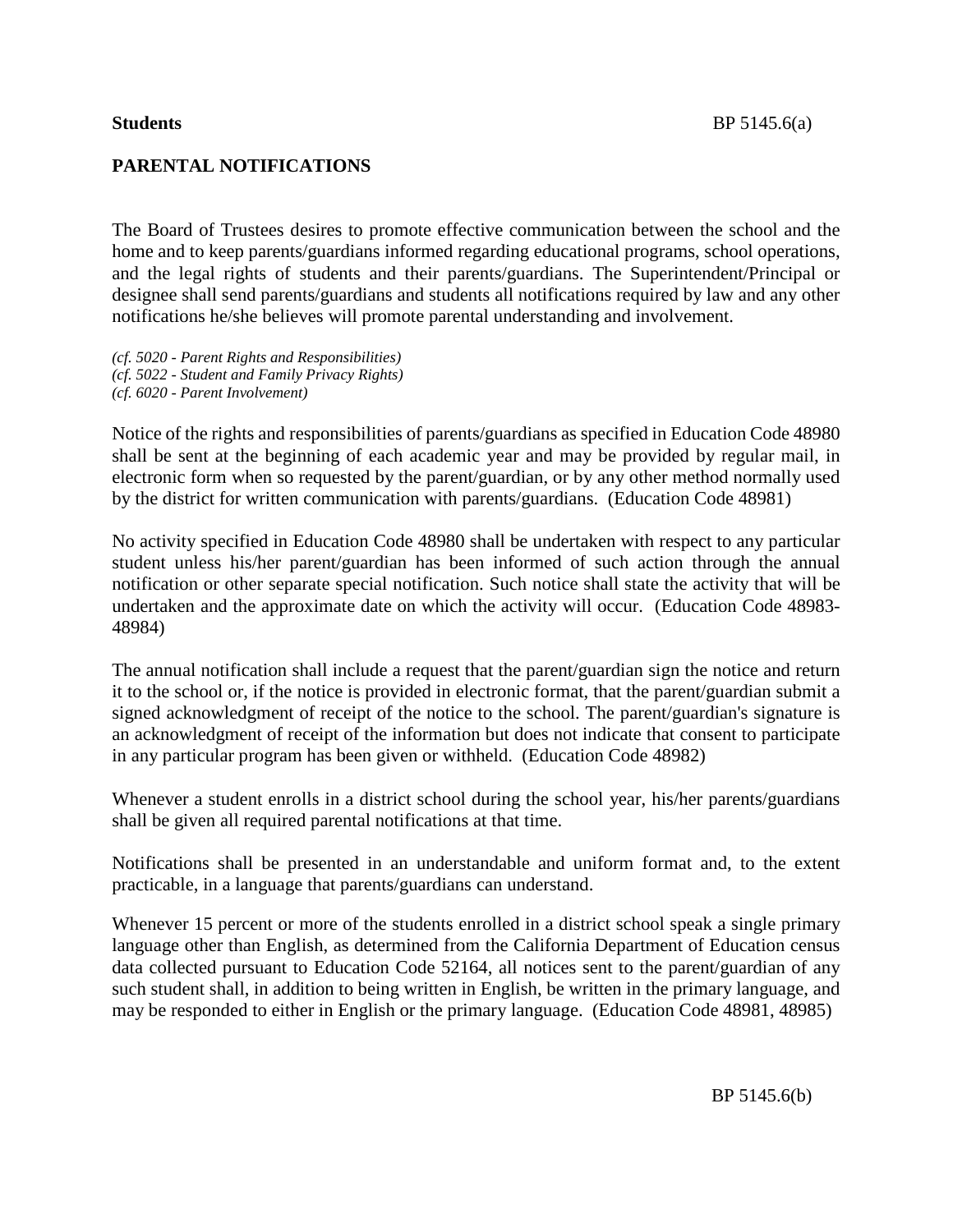Whenever an employee learns that a student's parent/guardian is unable to understand the district's printed notifications for any reason, he/she shall inform the principal or designee, who shall work with the parent/guardian to establish other appropriate means of communication.

#### *Legal Reference:*

*EDUCATION CODE 221.5 Prohibited sex discrimination 231.5 Sexual harassment policy 234.7 Student protections relating to immigration and citizenship status 262.3 Appeals for discrimination complaints; information regarding availability of civil remedies 310 Language acquisition programs 313 Reclassification of English learners, parental consultation 313.2 Long-term English learner, notification 440 English language proficiency assessment; instruction in English language development 8483 Before/after school program; enrollment priorities 17288 Building standards for university campuses 17611.5-17612 Notification of pesticide use 32221.5 Insurance for athletic team members 32255-32255.6 Right to refuse harmful or destructive use of animals 32390 Fingerprint program; contracts; funding; consent of parent/guardian 33479.3 The Eric Paredes Sudden Cardiac Arrest Prevention Act 35160.5 Extracurricular and cocurricular activities 35178.4 Notice of accreditation status 35182.5 Advertising in the classroom 35183 School dress codes; uniforms 35186 Complaints concerning deficiencies in instructional materials and facilities 35211 Driver training; district insurance, parent/guardian liability 35256 School Accountability Report Card 35258 School Accountability Report Card 35291 Rules for student discipline 37616 Consultation regarding year-round schedule 39831.5 School bus rider rules and information 44050 Employee codes of conduct, employee interactions with students 44808.5 Permission to leave school grounds 46010.1 Notice regarding excuse to obtain confidential medical services 46014 Regulations regarding absences for religious purposes 46600-46611 Interdistrict attendance agreements 48000 Minimum age of admission 48070.5 Promotion or retention of students 48204 Residency requirements 48205 Absence for personal reasons 48206.3 Students with temporary disabilities; individual instruction; definitions*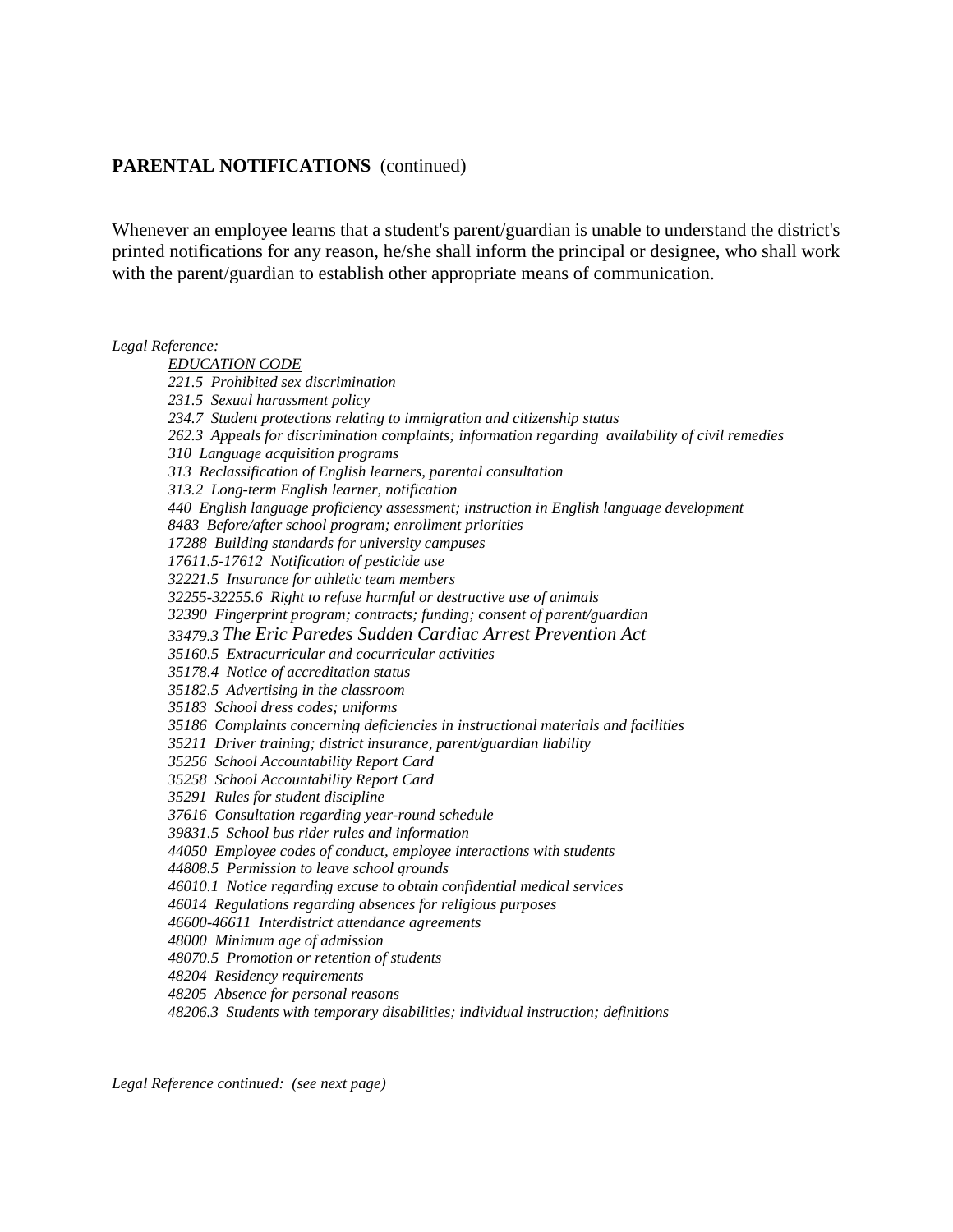#### BP 5145.6(c)

#### **PARENTAL NOTIFICATIONS** (continued)

*Legal Reference: (continued) EDUCATION CODE (continued) 48207-48208 Students with temporary disabilities in hospitals 48213 Prior notice of exclusion from attendance 48216 Immunization 48260.5 Notice regarding truancy 48262 Need for parent conference regarding truancy 48263 Referral to school attendance review board or probation department 48301 Interdistrict transfers 48350-48361 Open Enrollment Act 48354 Option to transfer from school identified under Open Enrollment Act 48357 Status of application for transfer from school identified under Open Enrollment Act 48412 Certificate of proficiency 48432.3 Voluntary enrollment in continuation education 48432.5 Involuntary transfers of students 48850-48859 Education of foster youth and homeless students 48900.1 Parental attendance required after suspension 48904 Liability of parent/guardian for willful student misconduct 48904.3 Withholding grades, diplomas, or transcripts 48906 Notification of release of student to peace officer 48911 Notification in case of suspension 48911.1 Assignment to supervised suspension classroom 48912 Closed sessions; consideration of suspension 48915.1 Expelled students; enrollment in another district 48916 Readmission procedures 48918 Rules governing expulsion procedures 48929 Transfer of student convicted of violent felony or misdemeanor 48980 Required notification at beginning of term 48980.3 Notification of pesticide use 48981 Time and means of notification 48982 Parent signature acknowledging receipt of notice 48983 Contents of notice 48984 Activities prohibited unless notice given 48985 Notices to parents in language other than English 48987 Child abuse information 49013 Use of uniform complaint procedures for complaints regarding student fees 49063 Notification of parental rights 49067 Student evaluation; student in danger of failing course 49068 Transfer of permanent enrollment and scholarship record 49069 Absolute right to access 49070 Challenging content of student record 49073 Release of directory information 49073.6 Student records, social media 49076 Access to student records 49077 Access to information concerning a student in compliance with court order*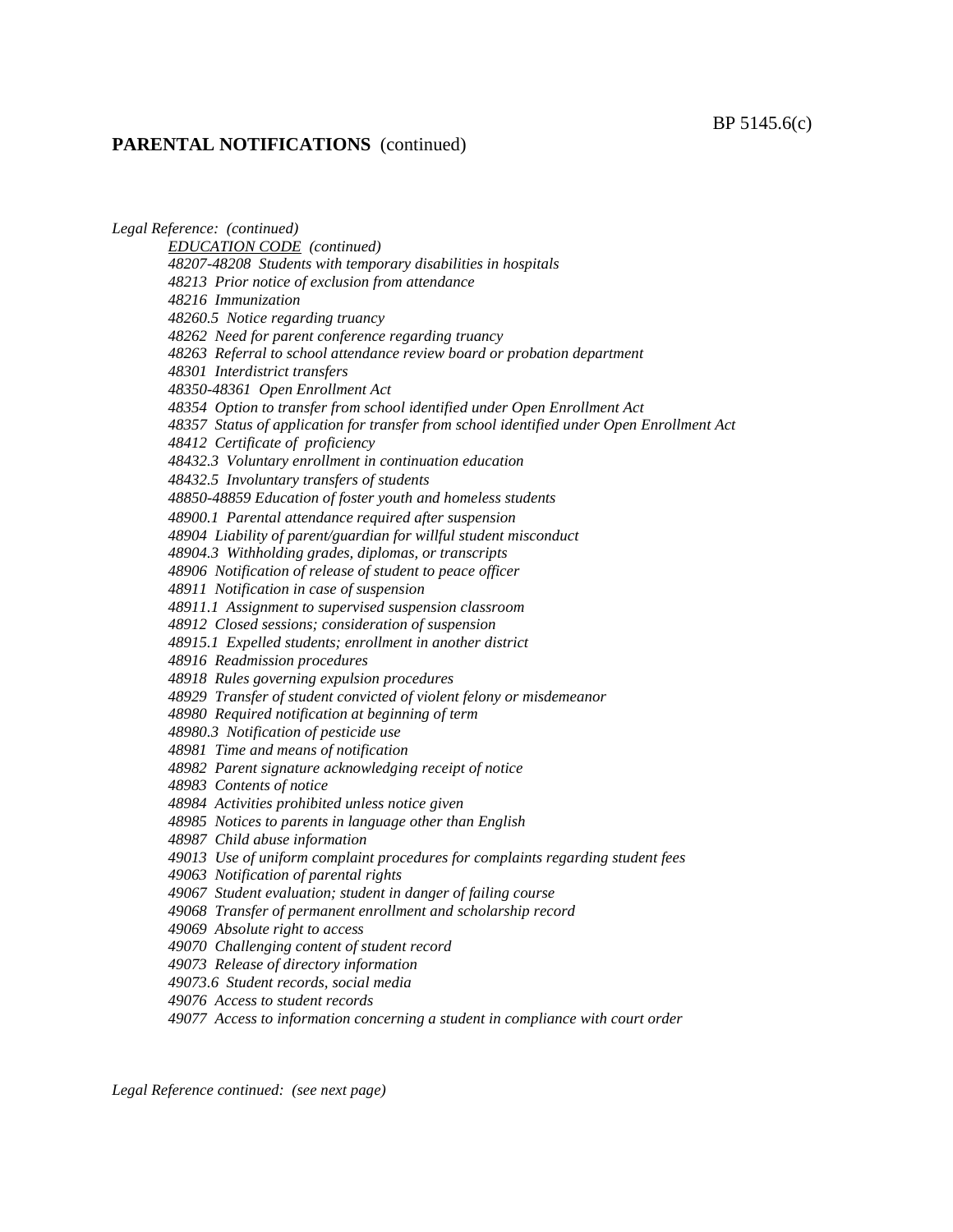*Legal Reference: (continued) EDUCATION CODE (continued) 49403 Cooperation in control of communicable disease and immunization 49423 Administration of prescribed medication for student 49451 Physical examinations: parent's refusal to consent 49452.5 Screening for scoliosis 49452.7 Information on type 2 diabetes 49452.8 Oral health assessment 49456 Results of vision or hearing test 49471-49472 Insurance 49475 Student athletes; concussions and head injuries 49480 Continuing medication regimen for nonepisodic conditions 49510-49520 Duffy-Moscone Family Nutrition Education and Services Act of 1970 49557.5 Child Hunger Prevention and Fair Treatment Act of 2017; notice of negative balance in meal account 51225.1 Exemption from district graduation requirements 51225.2 Course credits; foster youth, homeless youth, former juvenile court school students and militaryconnected students 51225.3 Graduation requirements; courses that satisfy college entrance criteria 51229 Course of study for grades 7-12 51513 Personal beliefs; privacy 51938 HIV/AIDS and sexual health instruction 52164 Language census 52164.1 Census-taking methods; determination of primary language; assessment of language skills 52164.3 Reassessment of English learners; notification of results 54444.2 Migrant education programs; parent involvement 56301 Child-find system; policies regarding written notification rights 56321 Special education: proposed assessment plan 56321.5-56321.6 Notice of parent rights pertaining to special education 56329 Written notice of right to findings; independent assessment 56341.1 Development of individualized education program; right to audio record meeting 56341.5 Individualized education program team meetings 56343.5 Individualized education program meetings 56521.1 Behavioral intervention 58501 Alternative schools; notice required prior to establishment 60615 Exemption from state assessment 60641 California Assessment of Student Performance and Progress 69432.9 Submission of grade point average to Cal Grant program CIVIL CODE 1798.29 District records, breach of security HEALTH AND SAFETY CODE 1596.857 Right to enter child care facility 104420 Tobacco use prevention 104855 Availability of topical fluoride treatment 116277 Lead testing of school drinking water 120365-120375 Immunizations 120440 Sharing immunization information 124100-124105 Health screening and immunizations*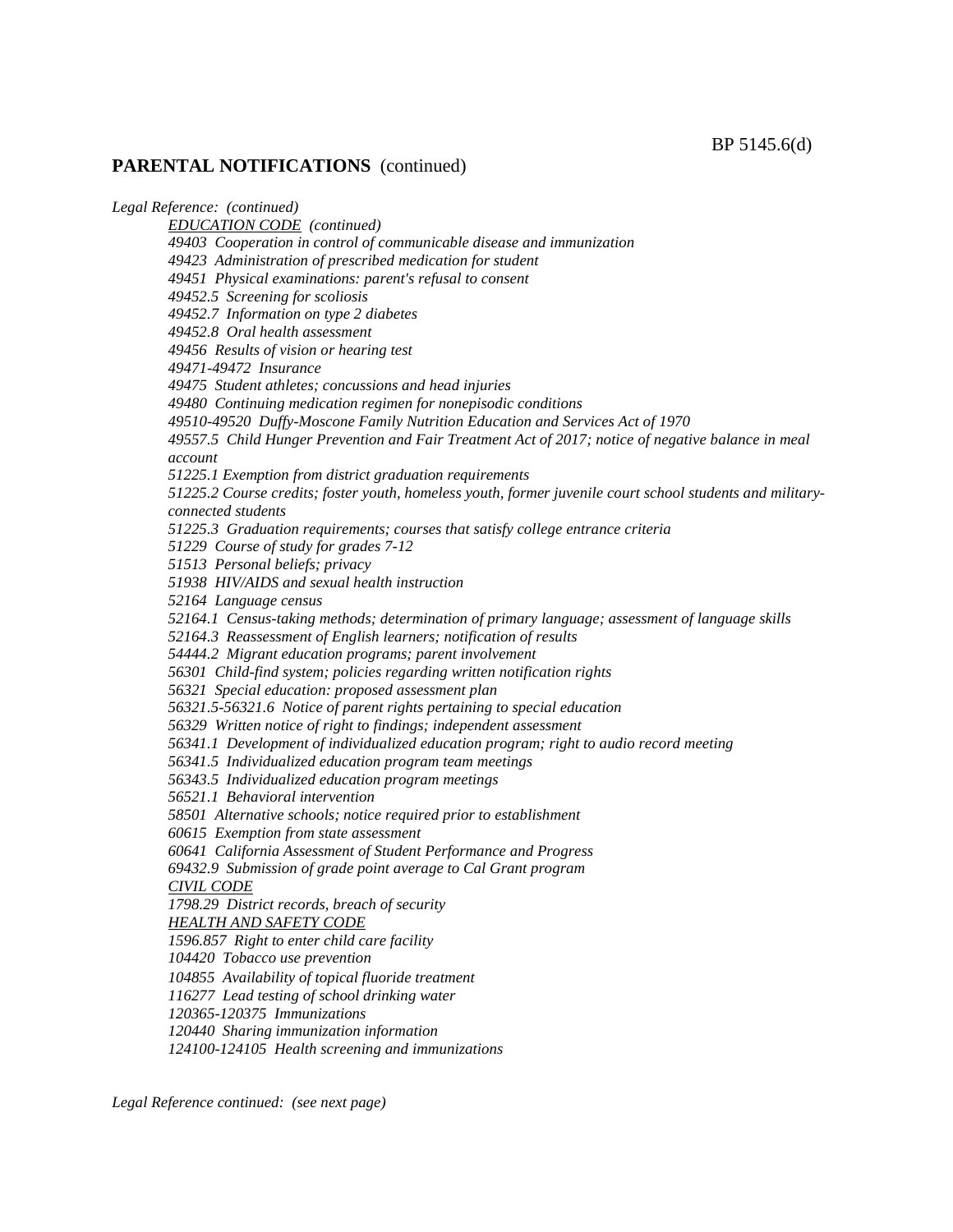*Legal Reference: (continued) PENAL CODE 626.81 Notice of permission granted to sex offender to volunteer on campus 627.5 Hearing request following denial or revocation of registration CODE OF REGULATIONS, TITLE 5 852 Exemptions from state assessments 863 Reports of state assessment results 3052 Behavioral intervention 4622 Notification of uniform complaint procedures 4631 Uniform complaint procedures; notification of decision and right to appeal 4702 Student transfer from school identified under Open Enrollment Act 4917 Notification of sexual harassment policy 11303 Reclassification of English learners 11511.5 English language proficiency assessment; test results 11523 Notice of proficiency examinations 18066 Child care policies regarding excused and unexcused absences 18094-18095 Notice of Action; child care services 18114 Notice of delinquent fees; child care services 18118-18119 Notice of Action; child care services CODE OF REGULATIONS, TITLE 17 2951 Hearing tests 6040 Time period to obtain needed immunizations UNITED STATES CODE, TITLE 20 1232g Family Educational and Privacy Rights Act 1232h Privacy rights 1415 Procedural safeguards 6311 State plan 6312 Local educational agency plans 6318 Parent and family engagement 7908 Armed forces recruiter access to students UNITED STATES CODE, TITLE 42 1758 Child nutrition programs 11431-11435 McKinney-Vento Homeless Assistance Act CODE OF FEDERAL REGULATIONS, TITLE 7 245.5 Eligibility criteria for free and reduced-price meals 245.6a Verification of eligibility for free and reduced-price meals*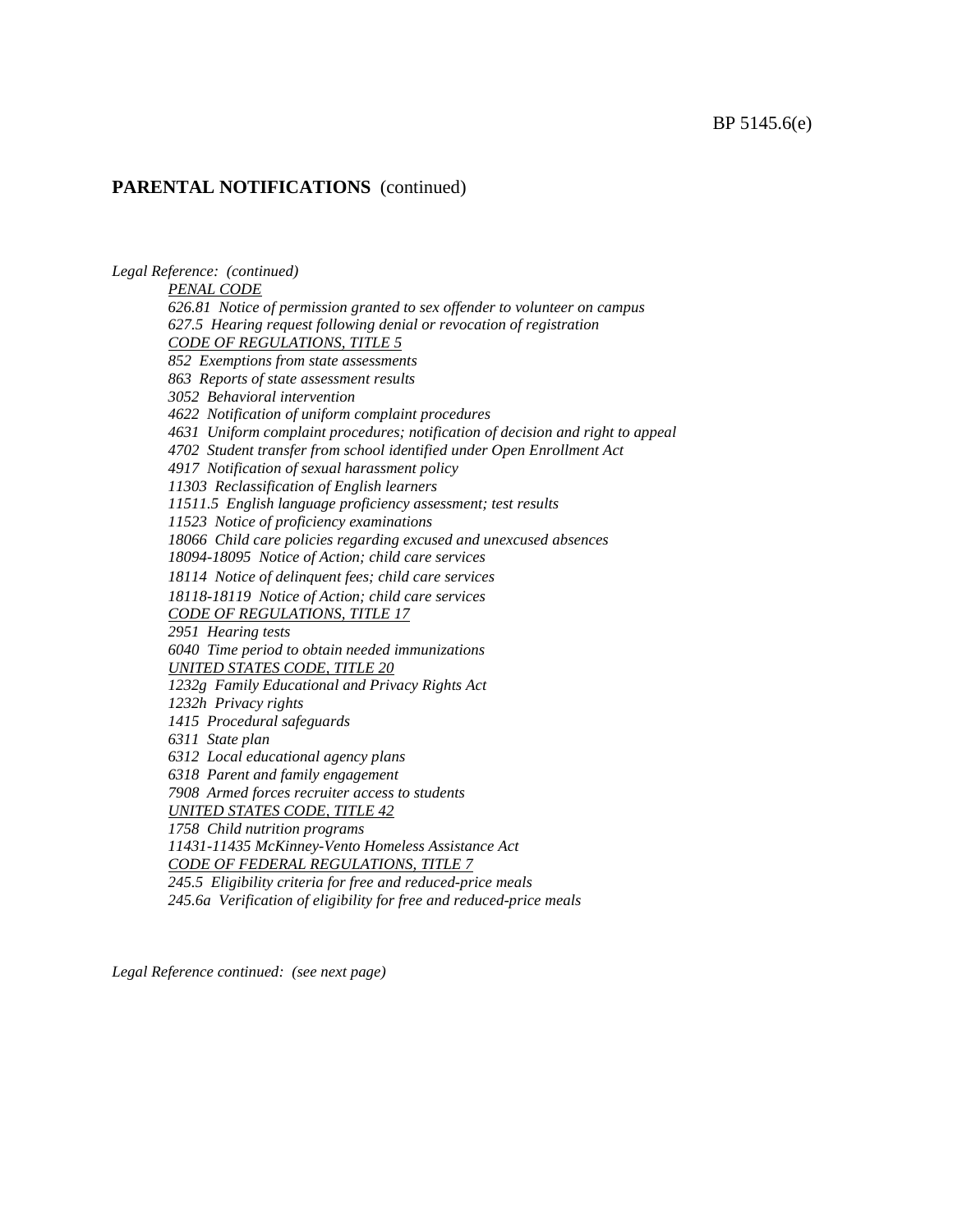*Legal Reference: (continued) CODE OF FEDERAL REGULATIONS, TITLE 34 99.7 Student records, annual notification 99.30 Disclosure of personally identifiable information 99.34 Student records, disclosure to other educational agencies 99.37 Disclosure of directory information 104.32 District responsibility to provide free appropriate public education 104.36 Procedural safeguards 104.8 Nondiscrimination 106.9 Dissemination of policy, nondiscrimination on basis of sex 200.48 Teacher qualifications 300.300 Parent consent for special education evaluation 300.322 Parent participation in IEP team meetings 300.502 Independent educational evaluation of student with disability 300.503 Prior written notice regarding identification, evaluation, or placement of student with disability 300.504 Procedural safeguards notice for students with disabilities 300.508 Due process complaint 300.530 Discipline procedures CODE OF FEDERAL REGULATIONS, TITLE 40 763.84 Asbestos inspections, response actions and post-response actions 763.93 Asbestos management plans*

*Management Resources:*

*U.S. DEPARTMENT OF AGRICULTURE PUBLICATIONS Unpaid Meal Charges: Guidance and Q&A, SP 23-2017, March 2017 Civil Rights Compliance and Enforcement -- Nutrition Programs and Services, FNS Instruction 113-1, 2005 WEB SITES U.S. Department of Agriculture, Food and Nutrition Service: http://www.fns.usda.gov*

Policy **CUDDEBACK UNION ELEMENTARY SCHOOL DISTRICT** adopted: December 11, 2019 Carlotta, California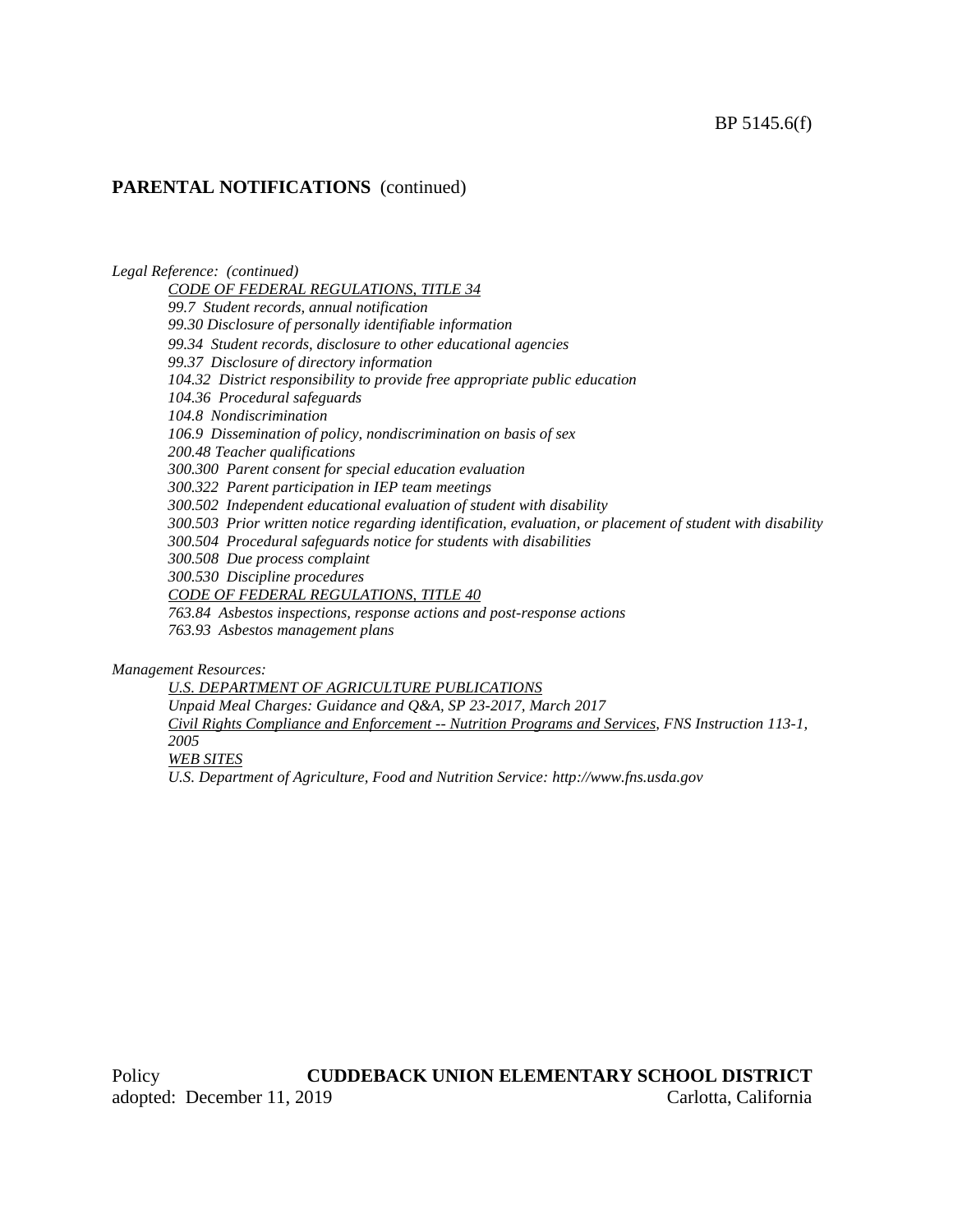## **PARENTAL NOTIFICATIONS**

**Cautionary Notice:** Government Code 17581.5 releases districts from the obligation to perform specified mandated activities when the Budget Act does not provide reimbursement during that fiscal year. The Budget Act of 2018 (SB 840, Ch. 29, Statutes of 2018) extends the suspension of these requirements through the 2018-19 fiscal year. As a result, certain provisions of the following Exhibit related to scoliosis screening and bus safety instruction may be suspended.

Note: The following exhibit lists notices which the law explicitly requires be provided to parents/guardians. See the referenced Board policy, administrative regulation, or Board bylaw for further information about related program and notice requirements. For example, see AR 1312.3 - Uniform Complaint Procedures for the contents of the annual notice regarding uniform complaint procedures as mandated by 5 CCR 4622.

The exhibit does not include other notices that are recommended throughout CSBA's sample policy manual but are not required by law. The district may revise the exhibit to reflect additional notifications provided by the district.

| When to<br><b>Notify</b>         | <b>Education or</b><br><b>Other Legal</b><br>Code   | <b>Board Policy/</b><br><b>Administrative</b><br><b>Regulation #</b> | <b>Subject</b>                                                                                                                                                                                        |
|----------------------------------|-----------------------------------------------------|----------------------------------------------------------------------|-------------------------------------------------------------------------------------------------------------------------------------------------------------------------------------------------------|
| <b>I.</b> Annually               |                                                     |                                                                      |                                                                                                                                                                                                       |
| Beginning of each school<br>year | <b>Education Code</b><br>222.5                      | BP 5146                                                              | Rights and options for<br>pregnant and parenting<br>students                                                                                                                                          |
| Beginning of each school<br>year | <b>Education Code</b><br>234.7                      | BP 0410                                                              | Right to a free public<br>education regardless of<br>immigration status or<br>religious beliefs                                                                                                       |
| Beginning of each school<br>year | <b>Education Code</b><br>310                        | BP 6142.2<br>AR 6174                                                 | Information on the district's<br>language acquisition<br>programs                                                                                                                                     |
| Beginning of each school<br>year | <b>Education Code</b><br>17611.5, 17612,<br>48980.3 | AR 3514.2                                                            | Use of pesticide product,<br>active ingredients, Internet<br>address to access information,<br>and, if district has no web site<br>and uses certain pesticides,<br>integrated pest management<br>plan |
| By February 1                    | <b>Education Code</b><br>35256, 35258               | BP 0510                                                              | School Accountability<br>Report Card provided                                                                                                                                                         |
| Beginning of each school<br>year | <b>Education Code</b><br>35291, 48980               | AR 5144<br>AR 5144.1                                                 | District and site discipline<br>rules                                                                                                                                                                 |
| Beginning of each school<br>year | <b>Education Code</b><br>44050                      | BP 4119.21<br>4219.21                                                | Code of conduct addressing<br>employee interactions with                                                                                                                                              |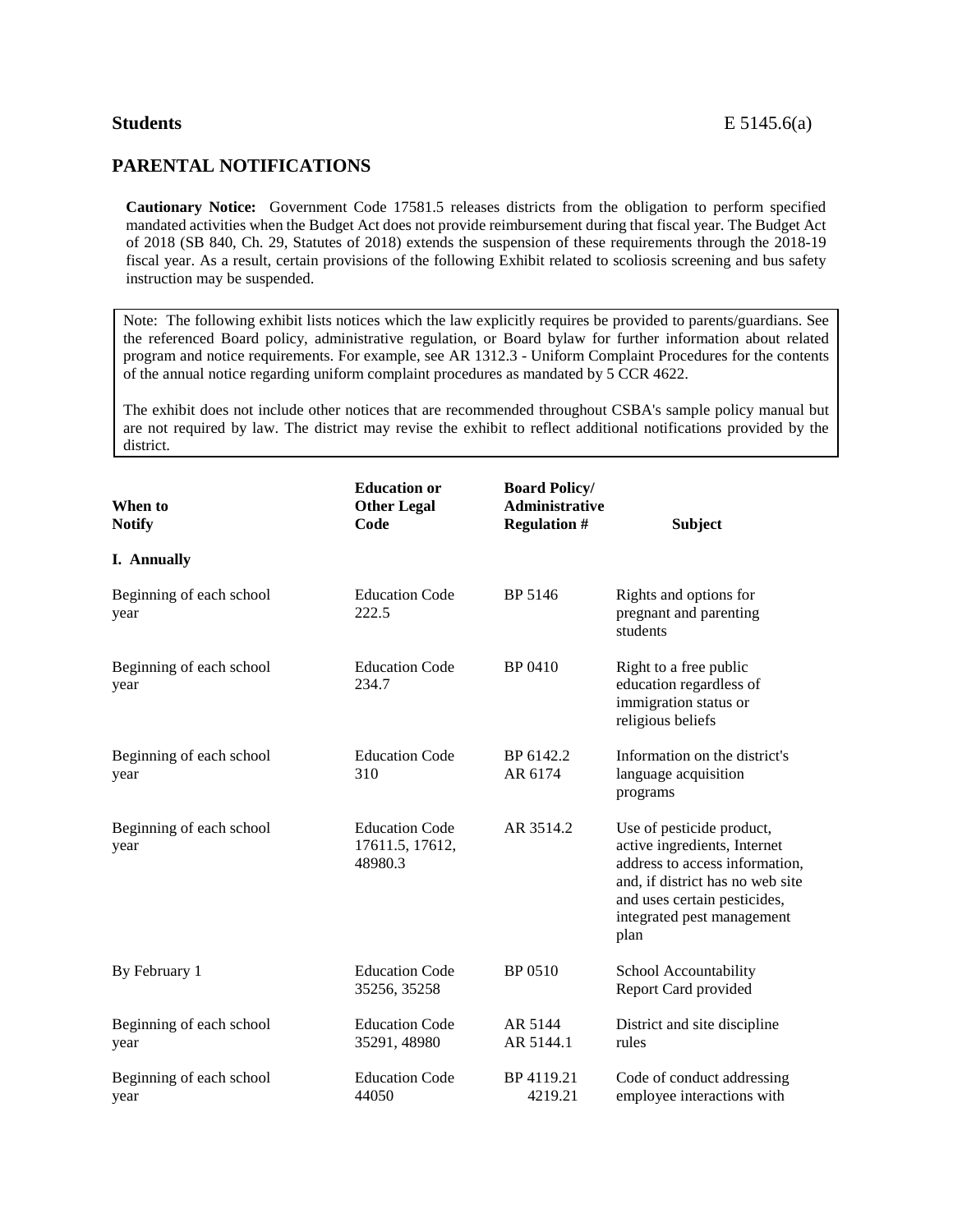| When to<br><b>Notify</b>                                                                                                                                                            | <b>Education</b> or<br><b>Other Legal</b><br>Code                                        | <b>Board Policy/</b><br>Administrative<br><b>Regulation #</b> | <b>Subject</b>                                                                                                                                                    |
|-------------------------------------------------------------------------------------------------------------------------------------------------------------------------------------|------------------------------------------------------------------------------------------|---------------------------------------------------------------|-------------------------------------------------------------------------------------------------------------------------------------------------------------------|
| I. Annually (continued)                                                                                                                                                             |                                                                                          |                                                               |                                                                                                                                                                   |
| Beginning of each school<br>year                                                                                                                                                    | <b>Education Code</b><br>46010.1                                                         | AR 5113                                                       | Absence for confidential<br>medical services                                                                                                                      |
| Beginning of each school<br>year, if district has adopted<br>policy on involuntary transfer<br>of students convicted of certain<br>crimes when victim is enrolled<br>at same school | <b>Education Code</b><br>48929, 48980                                                    | BP 5116.2                                                     | District policy authorizing<br>transfer                                                                                                                           |
| Beginning of each school<br>year                                                                                                                                                    | <b>Education Code</b><br>48980                                                           | BP 6111                                                       | Schedule of minimum days<br>and student-free staff<br>development days                                                                                            |
| Beginning of each school<br>year                                                                                                                                                    | <b>Education Code</b><br>48980, 231.5;<br>5 CCR 4917                                     | AR 5145.7                                                     | Copy of sexual harassment<br>policy as related to students                                                                                                        |
| Beginning of each school<br>year                                                                                                                                                    | <b>Education Code</b><br>48980, 32255-<br>32255.6                                        | AR 5145.8                                                     | Right to refrain from harmful<br>or destructive use of animals                                                                                                    |
| Beginning of each school<br>year                                                                                                                                                    | <b>Education Code</b><br>48980, 35160.5,<br>46600-46611,<br>48204, 48301,<br>48350-48361 | BP 5111.1<br>AR 5116.1<br>AR 5117                             | All statutory attendance<br>options, available local<br>attendance options, options for<br>meeting residency, form for<br>changing attendance, appeals<br>process |
| Beginning of each school<br>year, if Board allows<br>such absence                                                                                                                   | <b>Education Code</b><br>48980, 46014                                                    | AR 5113                                                       | Absence for religious<br>exercises or purposes                                                                                                                    |
| Beginning of each school<br>year                                                                                                                                                    | <b>Education Code</b><br>48980, 48205                                                    | AR 5113<br>BP 6154                                            | Excused absences; grade/credit<br>cannot be reduced due to<br>excused absence if work or test<br>has been completed; full text of<br>Education Code 48205         |
| Beginning of each school<br>year                                                                                                                                                    | <b>Education Code</b><br>48980, 48206.3,                                                 | AR 6183                                                       | Availability of home/hospital<br>instruction for students with                                                                                                    |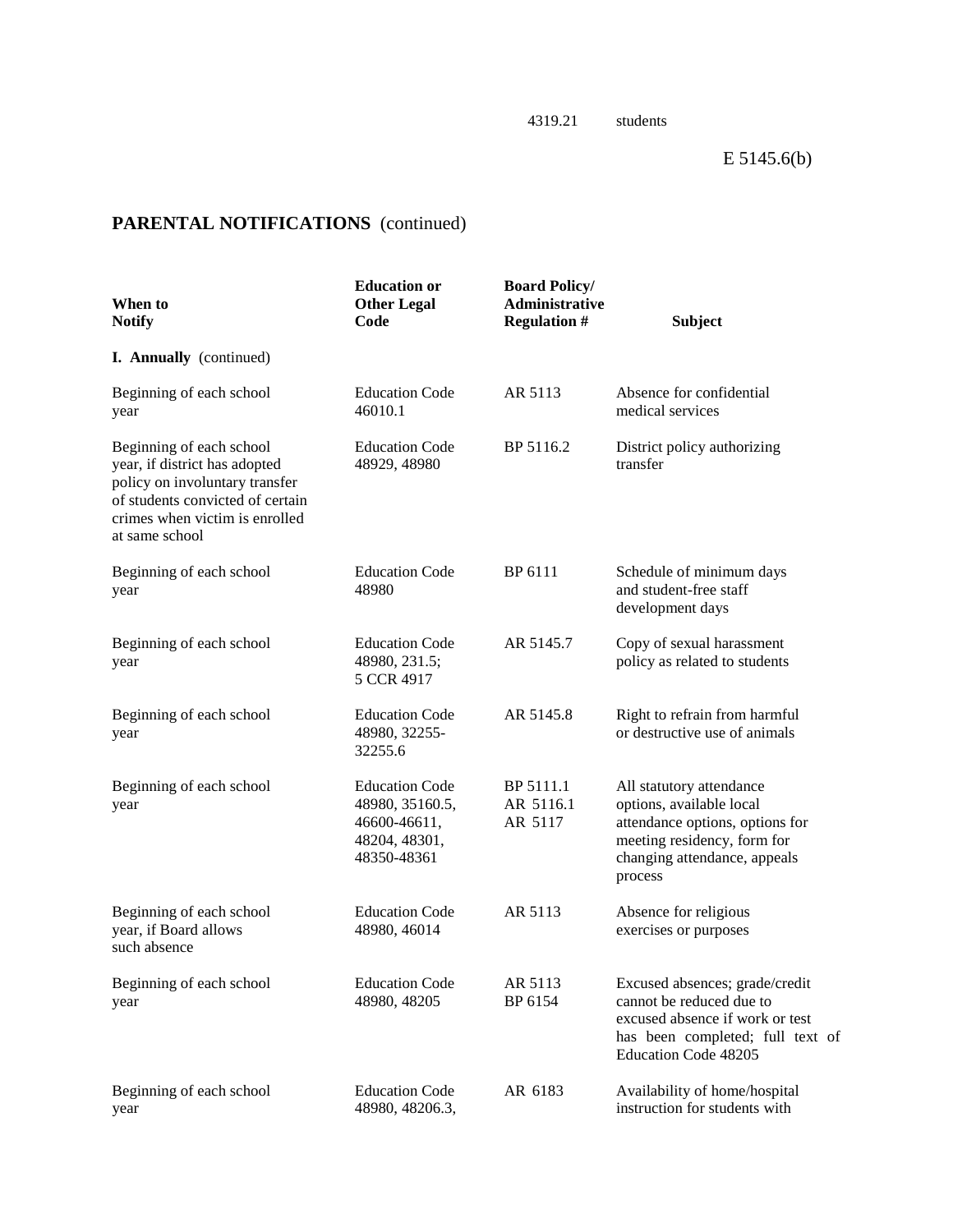| 48207, 48208 |  |  |
|--------------|--|--|
|--------------|--|--|

temporary disabilities

Beginning of each school Education Code BP 5141.31 School immunization program<br>year 48980, 49403

48980, 49403

E 5145.6(c)

| When to<br><b>Notify</b>                                                                                     | <b>Education or</b><br><b>Other Legal</b><br>Code                       | <b>Board Policy/</b><br>Administrative<br><b>Regulation #</b> | <b>Subject</b>                                                                                                                                                                                                                                                      |
|--------------------------------------------------------------------------------------------------------------|-------------------------------------------------------------------------|---------------------------------------------------------------|---------------------------------------------------------------------------------------------------------------------------------------------------------------------------------------------------------------------------------------------------------------------|
| I. Annually (continued)                                                                                      |                                                                         |                                                               |                                                                                                                                                                                                                                                                     |
| Beginning of each school<br>year                                                                             | <b>Education Code</b><br>48980, 49423,<br>49480                         | AR 5141.21                                                    | Administration of<br>prescribed medication                                                                                                                                                                                                                          |
| Beginning of each school<br>year                                                                             | <b>Education Code</b><br>48980, 49451;<br>20 USC 1232h                  | AR 5141.3                                                     | Right to refuse consent to<br>physical examination                                                                                                                                                                                                                  |
| Beginning of each school<br>year                                                                             | <b>Education Code</b><br>48980, 49471,<br>49472                         | BP 5143                                                       | Availability of<br>insurance                                                                                                                                                                                                                                        |
| Beginning of each school<br>year                                                                             | <b>Education Code</b><br>49013; 5 CCR<br>4622                           | AR 1312.3                                                     | Uniform complaint procedures,<br>available appeals, civil law<br>remedies                                                                                                                                                                                           |
| Beginning of each school<br>year                                                                             | <b>Education Code</b><br>49063                                          | AR 5125<br>AR 5125.3                                          | Challenge, review, and<br>expunging of records                                                                                                                                                                                                                      |
| Beginning of each school<br>year                                                                             | <b>Education Code</b><br>49063, 49069;<br>20 USC 1232g;<br>34 CFR 99.7  | AR 5125                                                       | Student records: inspect and<br>review, access, types, location,<br>persons responsible, location<br>of log, access criteria, cost of<br>copies, amendment requests,<br>criteria to determine legitimate<br>educational interest, course<br>prospectus availability |
| Beginning of each school<br>year                                                                             | <b>Education Code</b><br>49063, 49073;<br>20 USC 1232g;<br>34 CFR 99.37 | AR 5125.1                                                     | Release of directory<br>information                                                                                                                                                                                                                                 |
| Beginning of each school<br>year and at least one more<br>time during school year<br>using specified methods | <b>Education Code</b><br>49428                                          | None                                                          | How to access mental health<br>services at school and/or in<br>community                                                                                                                                                                                            |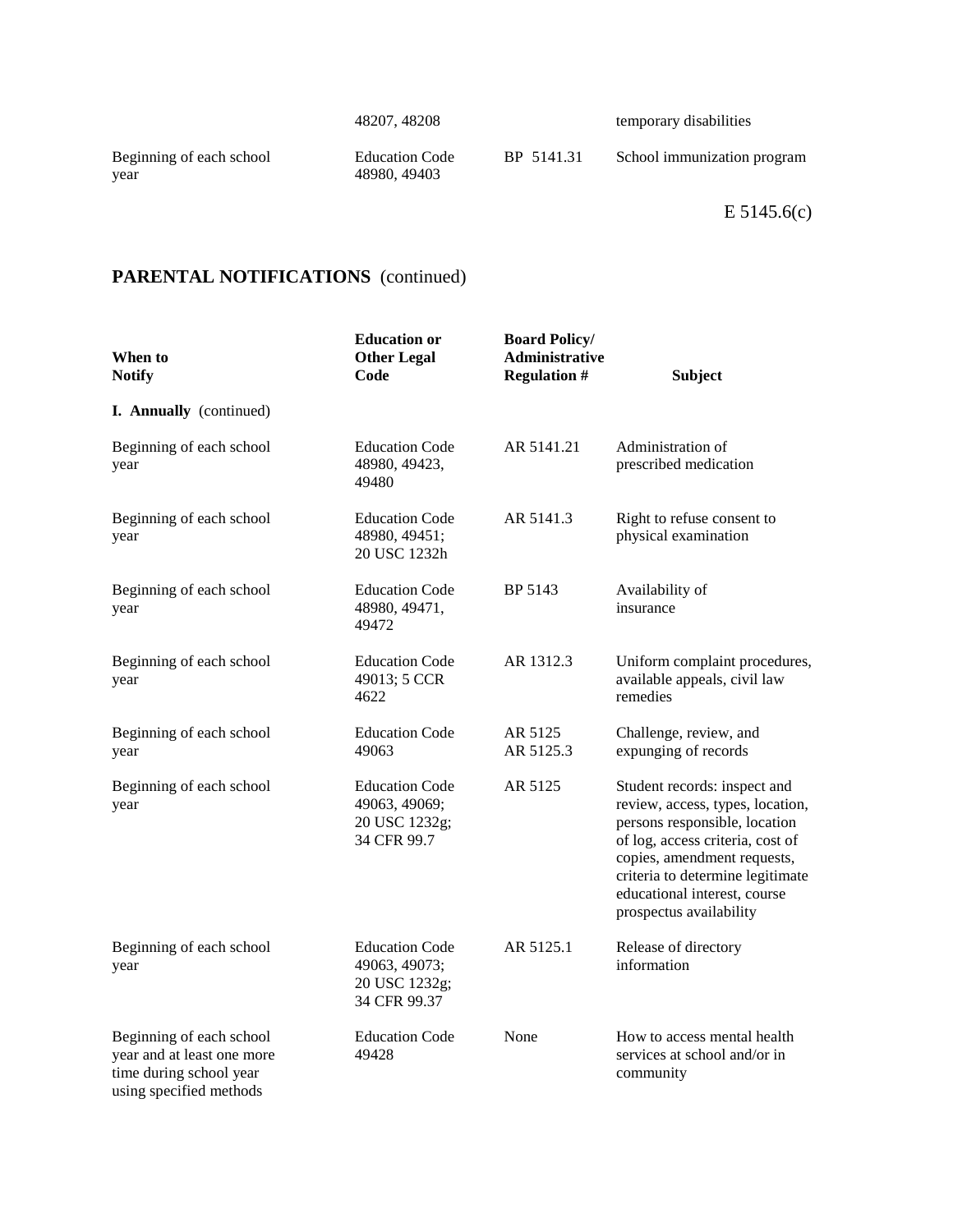42 USC 1758; 7 CFR 245.5

Beginning of each school Education Code AR 3553 Eligibility and application year 49520, 48980; 49520, 48980;<br>42 USC 1758;<br>price meals

| When to<br><b>Notify</b>                                                | <b>Education or</b><br><b>Other Legal</b><br>Code | <b>Board Policy/</b><br>Administrative<br><b>Regulation #</b> | <b>Subject</b>                                                                                                                                                                                                                     |
|-------------------------------------------------------------------------|---------------------------------------------------|---------------------------------------------------------------|------------------------------------------------------------------------------------------------------------------------------------------------------------------------------------------------------------------------------------|
| I. Annually (continued)                                                 |                                                   |                                                               |                                                                                                                                                                                                                                    |
| Beginning of each school<br>year                                        | <b>Education Code</b><br>51513; 20 USC<br>1232h   | AR 5022<br>BP 6162.8                                          | Notice of privacy policy and<br>dates of activities re: survey,<br>health examination, or<br>collection of personal<br>information for marketing;<br>process to opt out of such<br>activities; inspection rights<br>and procedures |
| Beginning of each school<br>year                                        | <b>Education Code</b><br>56301                    | BP 6164.4                                                     | Parental rights re: special<br>education identification,<br>referral, assessment,<br>instructional planning,<br>implementation and review,<br>and procedures for initiating<br>a referral for assessment                           |
| Beginning of each school<br>year                                        | <b>Education Code</b><br>58501, 48980             | AR 6181                                                       | Alternative schools                                                                                                                                                                                                                |
| Beginning of each school<br>year                                        | Health and Safety<br>Code 104855                  | AR 5141.6                                                     | Availability of dental fluoride<br>treatment; opportunity to<br>accept or deny treatment                                                                                                                                           |
| Annually                                                                | 5 CCR 852;<br><b>Education Code</b><br>60615      | AR 6162.51                                                    | Student's participation in state<br>assessments; option to request<br>exemption from testing                                                                                                                                       |
| Beginning of each school<br>year, if district receives<br>Title I funds | 20 USC 6312;<br>34 CFR 200.48                     | BP 4112.2<br>AR 4222                                          | Right to request information<br>re: professional qualifications<br>of child's teacher and<br>paraprofessional                                                                                                                      |
| Beginning of each school<br>year                                        | 34 CFR 104.8,<br>106.9                            | BP 0410<br>BP 6178                                            | Nondiscrimination                                                                                                                                                                                                                  |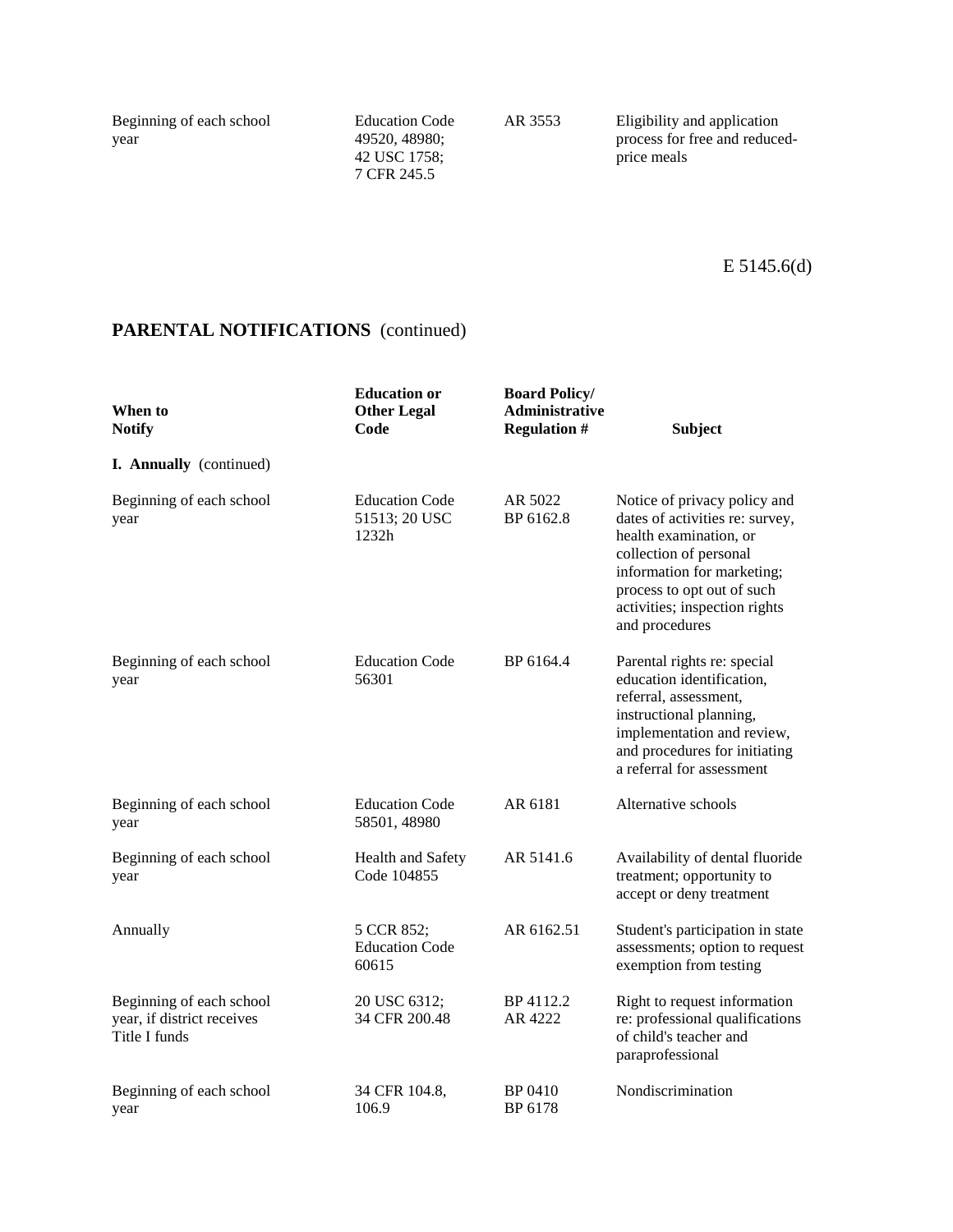| Beginning of each school<br>year to parent, teacher, and<br>employee organizations or, in<br>their absence, individuals | 40 CFR 763.84,<br>763.93 | AR 3514 | Availability of asbestos<br>management plan; any<br>inspections, response actions<br>or post-response actions<br>planned or in progress |
|-------------------------------------------------------------------------------------------------------------------------|--------------------------|---------|-----------------------------------------------------------------------------------------------------------------------------------------|
| Beginning of each school<br>year                                                                                        | <b>USDA SP-23-2017</b>   | AR 3551 | District policy on meal<br>payments                                                                                                     |

E 5145.6(e)

| When to<br><b>Notify</b>                                                                                                                               | <b>Education or</b><br><b>Other Legal</b><br>Code | <b>Board Policy/</b><br><b>Administrative</b><br><b>Regulation #</b> | <b>Subject</b>                                                                                                                                                     |  |  |
|--------------------------------------------------------------------------------------------------------------------------------------------------------|---------------------------------------------------|----------------------------------------------------------------------|--------------------------------------------------------------------------------------------------------------------------------------------------------------------|--|--|
| II. At Specific Times During the Student's Academic Career                                                                                             |                                                   |                                                                      |                                                                                                                                                                    |  |  |
| Beginning in grade 7,<br>at least once prior to course<br>selection and career counseling                                                              | <b>Education Code</b><br>221.5, 48980             | BP 6164.2                                                            | Course selection and<br>career counseling                                                                                                                          |  |  |
| Upon a student's enrollment                                                                                                                            | <b>Education Code</b><br>310                      | BP 6142.2<br>AR 6174                                                 | Information on the district's<br>language acquisition<br>programs                                                                                                  |  |  |
| When child first enrolls in a<br>public school, if school offers<br>a fingerprinting program                                                           | <b>Education Code</b><br>32390, 48980             | AR 5142.1                                                            | Fingerprinting program                                                                                                                                             |  |  |
| When participating in<br>driver training courses under<br>the jurisdiction of the district                                                             | <b>Education Code</b><br>35211                    | None                                                                 | Civil liability, insurance<br>coverage                                                                                                                             |  |  |
| Upon registration in K-6, if<br>students have not previously<br>been transported                                                                       | <b>Education Code</b><br>39831.5                  | AR 3543                                                              | School bus safety rules and<br>information, list of stops, rules<br>of conduct, red light crossing<br>instructions, bus danger zones,<br>walking to and from stops |  |  |
| Beginning of each school<br>year for high school students,<br>if high school is open campus                                                            | <b>Education Code</b><br>44808.5, 48980           | BP 5112.5                                                            | Open campus                                                                                                                                                        |  |  |
| Beginning of each school<br>year in grades 9-12, if district<br>allows career technical education<br>(CTE) course to satisfy<br>graduation requirement | <b>Education Code</b><br>48980, 51225.3           | AR 6146.1                                                            | How each graduation<br>requirement does or does not<br>satisfy college entrance a-g<br>course criteria; district CTE<br>courses that satisfy a-g criteria          |  |  |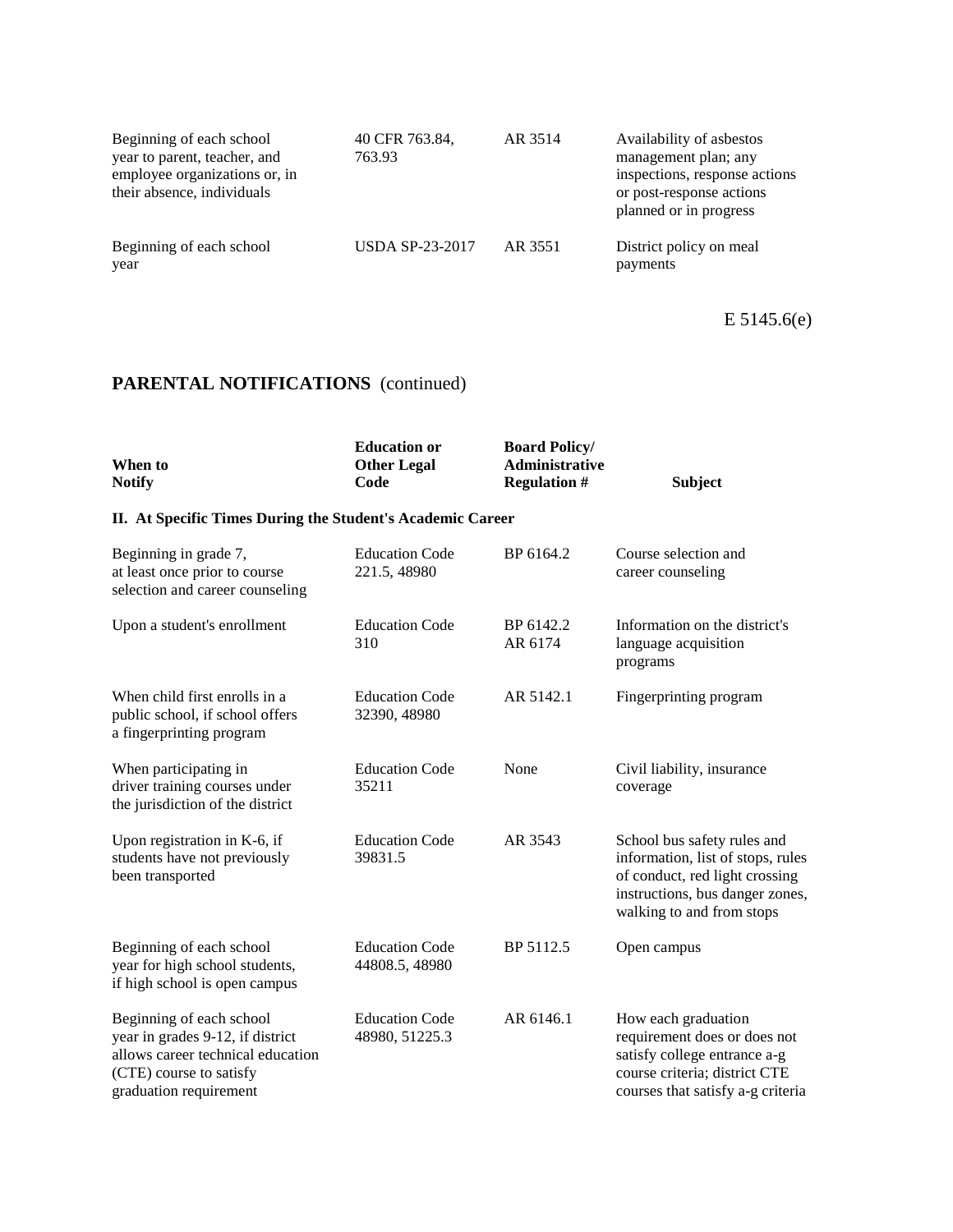| Upon a student's enrollment                                                            | <b>Education Code</b><br>49063   | AR 5125<br>AR 5125.3 | Specified rights related to<br>student records                                                                                 |
|----------------------------------------------------------------------------------------|----------------------------------|----------------------|--------------------------------------------------------------------------------------------------------------------------------|
| When students enter grade 7                                                            | <b>Education Code</b><br>49452.7 | AR 5141.3            | Specified information on type.<br>2 diabetes                                                                                   |
| When in kindergarten,<br>or first grade if not previously<br>enrolled in public school | <b>Education Code</b><br>49452.8 | AR 5141.32           | Requirement for oral health<br>assessment, explanation of<br>law, importance of oral health,<br>agency contact, privacy rights |

E 5145.6(f)

| When to<br><b>Notify</b>                                                                                                                                                                      | <b>Education or</b><br><b>Other Legal</b><br>Code | <b>Board Policy/</b><br><b>Administrative</b><br><b>Regulation #</b> | <b>Subject</b>                                                                                                                                                                                                         |
|-----------------------------------------------------------------------------------------------------------------------------------------------------------------------------------------------|---------------------------------------------------|----------------------------------------------------------------------|------------------------------------------------------------------------------------------------------------------------------------------------------------------------------------------------------------------------|
| II. At Specific Times During the Student's Academic Career (continued)                                                                                                                        |                                                   |                                                                      |                                                                                                                                                                                                                        |
| Beginning of each school year<br>for students in grades 9-12                                                                                                                                  | <b>Education Code</b><br>51229, 48980             | AR 6143                                                              | College admission<br>requirements, UC and CSU<br>web sites that list certified<br>courses, description of CTE,<br>CDE Internet address, how<br>students may meet with<br>counselors                                    |
| Beginning of each school<br>year for students in grades<br>7-12, or at time of<br>enrollment if after beginning<br>of year                                                                    | <b>Education Code</b><br>51938, 48980             | AR 6142.1                                                            | Sexual health and HIV<br>prevention education, right to<br>view A/V materials, whether<br>taught by district staff or<br>outside consultants, right to<br>request specific Education<br>Code sections, right to excuse |
| Within 20 working days of<br>receiving results of standardized<br>achievement tests or, if results<br>not available in school year,<br>within 20 working days of start<br>of next school year | <b>Education Code</b><br>60641; 5 CCR 863         | AR 6162.51                                                           | Results of tests; test<br>purpose, individual score<br>and intended use                                                                                                                                                |
| By October 15 for students in<br>grade 12                                                                                                                                                     | <b>Education Code</b><br>69432.9                  | AR 5121<br>AR 5125                                                   | Forwarding of student's grade<br>point average to Cal Grant<br>program; timeline to opt out                                                                                                                            |
| When child is enrolled or<br>reenrolled in a licensed child                                                                                                                                   | <b>Health and Safety</b><br>Code 1596.7996        | AR 5148                                                              | Information on risks and<br>effects of lead exposure,                                                                                                                                                                  |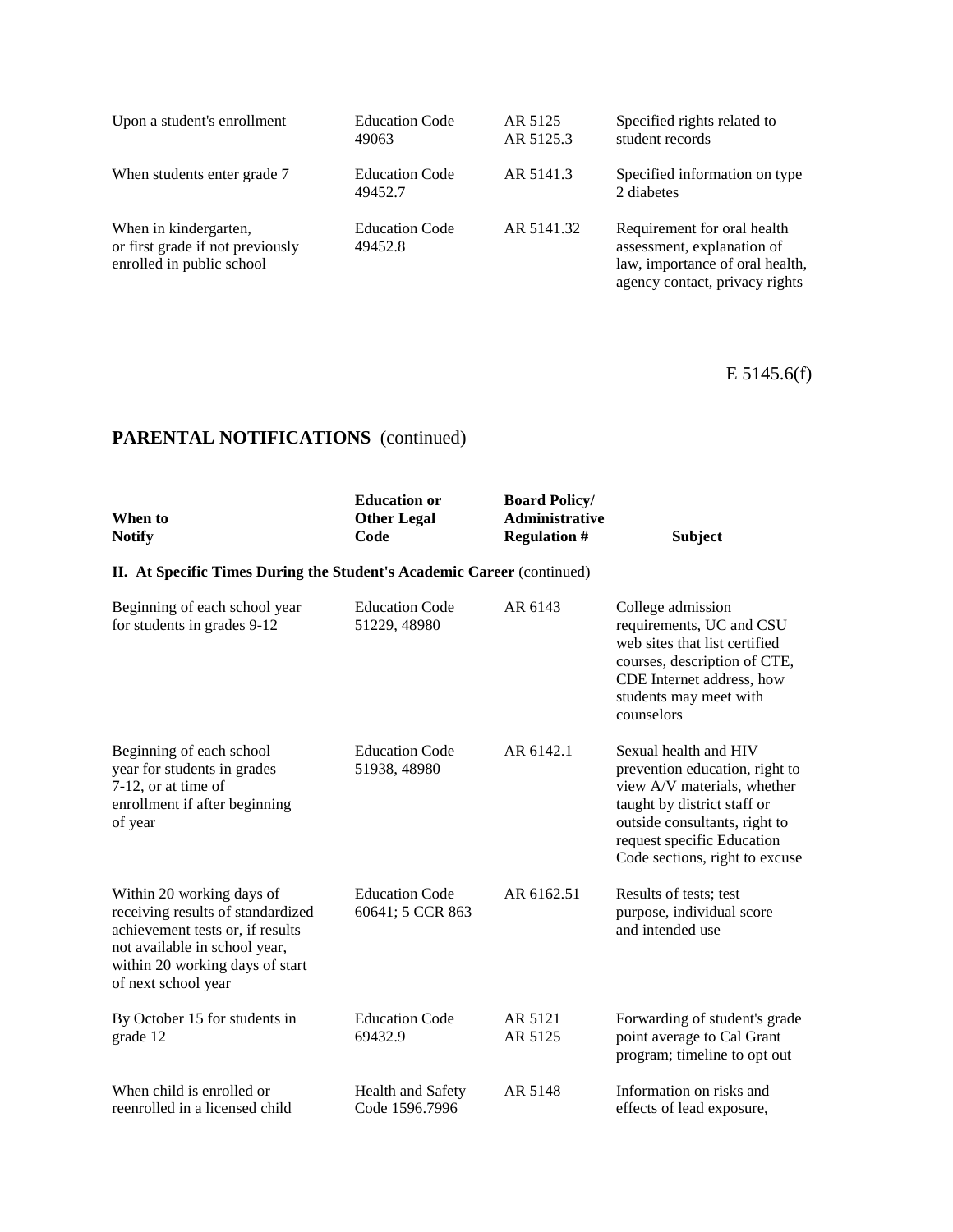| care center or preschool                                                             |                                                    |            | blood lead testing                                                                                                                   |
|--------------------------------------------------------------------------------------|----------------------------------------------------|------------|--------------------------------------------------------------------------------------------------------------------------------------|
| When child is enrolled<br>in kindergarten                                            | <b>Health and Safety</b><br>Code 124100.<br>124105 | AR 5141.32 | Health screening<br>examination                                                                                                      |
| To students in grades 11-12,<br>early enough to enable<br>registration for fall test | 5 CCR 11523                                        | AR 6146.2  | Notice of proficiency<br>examination provided<br>under Education Code 48412                                                          |
| To secondary students, if<br>district receives Title I funds                         | 20 USC 7908                                        | AR 5125.1  | Request that district not release<br>name, address, phone number<br>of child to military recruiters<br>without prior written consent |

E 5145.6(g)

| When to<br><b>Notify</b>                                                                                                                                                                                                                                                     | <b>Education or</b><br><b>Other Legal</b><br>Code   | <b>Board Policy/</b><br><b>Administrative</b><br><b>Regulation #</b> | <b>Subject</b>                                                                                                                                                                                                                                                                             |
|------------------------------------------------------------------------------------------------------------------------------------------------------------------------------------------------------------------------------------------------------------------------------|-----------------------------------------------------|----------------------------------------------------------------------|--------------------------------------------------------------------------------------------------------------------------------------------------------------------------------------------------------------------------------------------------------------------------------------------|
| <b>III.</b> When Special Circumstances Occur                                                                                                                                                                                                                                 |                                                     |                                                                      |                                                                                                                                                                                                                                                                                            |
| In the event of a breach of<br>security of district records,<br>to affected persons                                                                                                                                                                                          | Civil Code<br>1798.29                               | BP 3580                                                              | Types of records affected,<br>date of breach, description of<br>incident, contact information<br>for credit reporting agencies                                                                                                                                                             |
| Upon receipt of a complaint<br>alleging discrimination                                                                                                                                                                                                                       | <b>Education Code</b><br>262.3                      | AR 1312.3                                                            | Civil law remedies<br>available to complainants                                                                                                                                                                                                                                            |
| When determining whether an<br>English learner should be<br>reclassified as fluent English<br>proficient                                                                                                                                                                     | <b>Education Code</b><br>313; 5 CCR 11303           | AR 6174                                                              | Description of reclassification<br>process, opportunity for<br>parent/guardian to participate                                                                                                                                                                                              |
| When student is identified<br>as English learner and district<br>receives Title I or Title III<br>funds for English learner<br>programs, not later than 30<br>days after beginning of school<br>year or within two weeks of<br>placement if identified during<br>school year | <b>Education Code</b><br>313.2, 440;<br>20 USC 6312 | AR 6174                                                              | Reason for classification, level<br>of English proficiency,<br>identification as long-term<br>English learner, description<br>of program(s), option to<br>decline program or choose<br>alternate, option to remove<br>student from program at any<br>time, exit requirements of<br>program |
| When homeless or foster youth<br>applies for enrollment in                                                                                                                                                                                                                   | <b>Education Code</b><br>8483                       | AR 5148.2                                                            | Right to priority enrollment;<br>how to request priority                                                                                                                                                                                                                                   |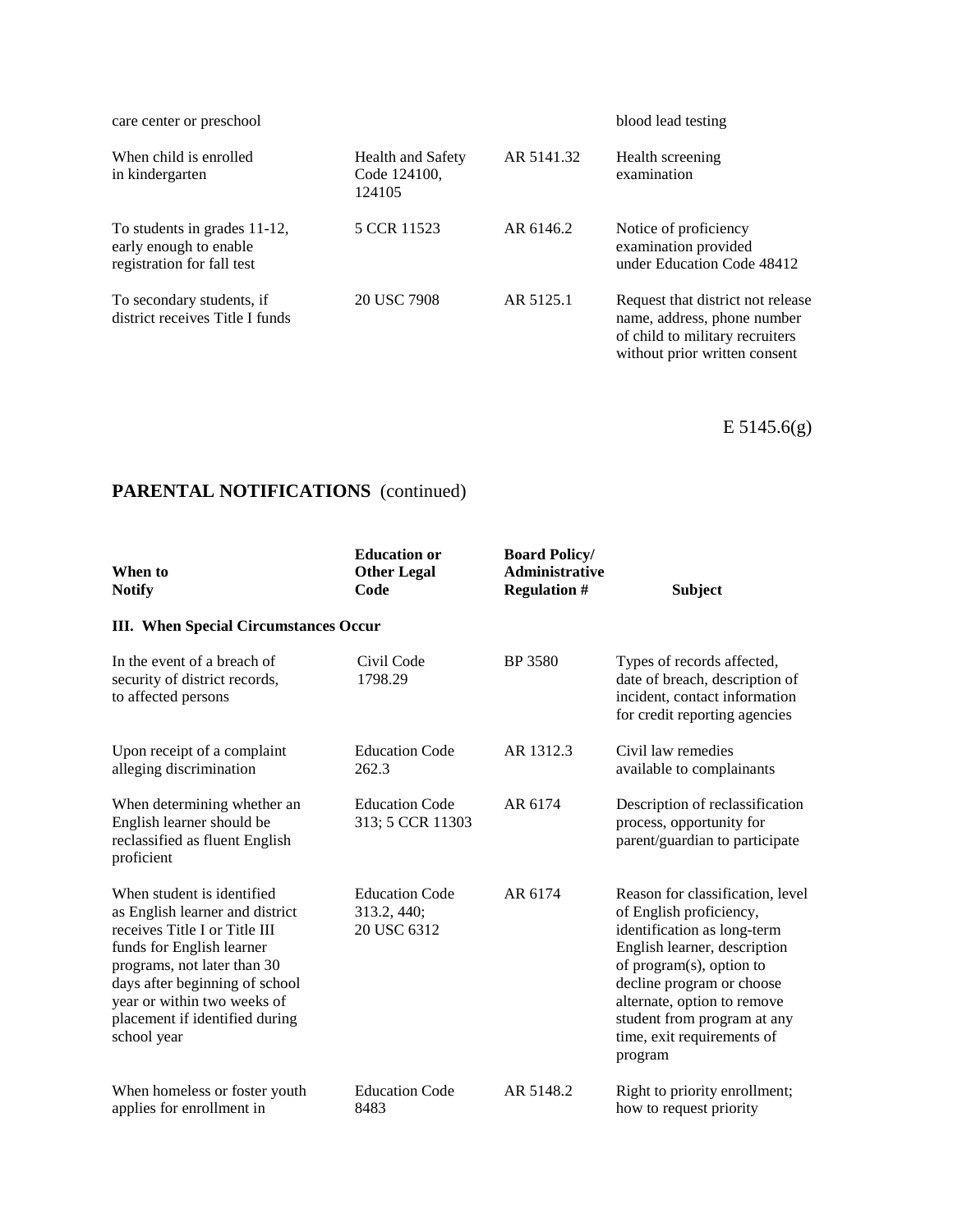| before/after school program                                                                      |                                  |           | enrollment                                                                                          |
|--------------------------------------------------------------------------------------------------|----------------------------------|-----------|-----------------------------------------------------------------------------------------------------|
| Before high school student<br>attends specialized<br>secondary program on a<br>university campus | <b>Education Code</b><br>17288   | None      | University campus buildings<br>may not meet Education Code<br>requirements for structural<br>safety |
| At least 72 hours before<br>use of pesticide product<br>not included in annual list              | <b>Education Code</b><br>17612   | AR 3514.2 | Intended use of pesticide.<br>product                                                               |
| To members of athletic<br>teams                                                                  | <b>Education Code</b><br>32221.5 | AR 5143   | Offer of insurance; no-cost and<br>low-cost program options                                         |
| Annually to parents/guardians<br>of student athletes before they<br>participate in competition   | <b>Education Code</b><br>33479.3 | AR 6145.2 | Information on sudden<br>cardiac arrest                                                             |

E 5145.6(h)

| When to<br><b>Notify</b>                                                                               | <b>Education or</b><br><b>Other Legal</b><br>Code | <b>Board Policy/</b><br><b>Administrative</b><br><b>Regulation #</b> | <b>Subject</b>                                                  |
|--------------------------------------------------------------------------------------------------------|---------------------------------------------------|----------------------------------------------------------------------|-----------------------------------------------------------------|
| <b>III.</b> When Special Circumstances Occur (continued)                                               |                                                   |                                                                      |                                                                 |
| If school has lost its WASC                                                                            | <b>Education Code</b>                             | BP 6190                                                              | Loss of status, potential                                       |
| accreditation status                                                                                   | 35178.4                                           |                                                                      | consequences                                                    |
| When district has contracted<br>for electronic products or<br>services that disseminate<br>advertising | <b>Education Code</b><br>35182.5                  | BP 3312                                                              | Advertising will be used in the<br>classroom or learning center |
| At least six months before                                                                             | <b>Education Code</b>                             | AR 5132                                                              | Dress code policy requiring                                     |
| implementing uniform policy                                                                            | 35183                                             |                                                                      | schoolwide uniform                                              |
| Before implementing a                                                                                  | <b>Education Code</b>                             | BP 6117                                                              | Public hearing on year-round                                    |
| year-round schedule                                                                                    | 37616                                             |                                                                      | schedule                                                        |
| When interdistrict transfer<br>is requested and not approved<br>or denied within 30 days               | <b>Education Code</b><br>46601                    | AR 5117                                                              | Appeal process                                                  |
| Before early entry to                                                                                  | <b>Education Code</b>                             | AR 5111                                                              | Effects, advantages and                                         |
| kindergarten, if offered                                                                               | 48000                                             |                                                                      | disadvantages of early entry                                    |
| When student identified as                                                                             | <b>Education Code</b>                             | AR 5123                                                              | Student at risk of                                              |
| being at risk of retention                                                                             | 48070.5                                           |                                                                      | retention                                                       |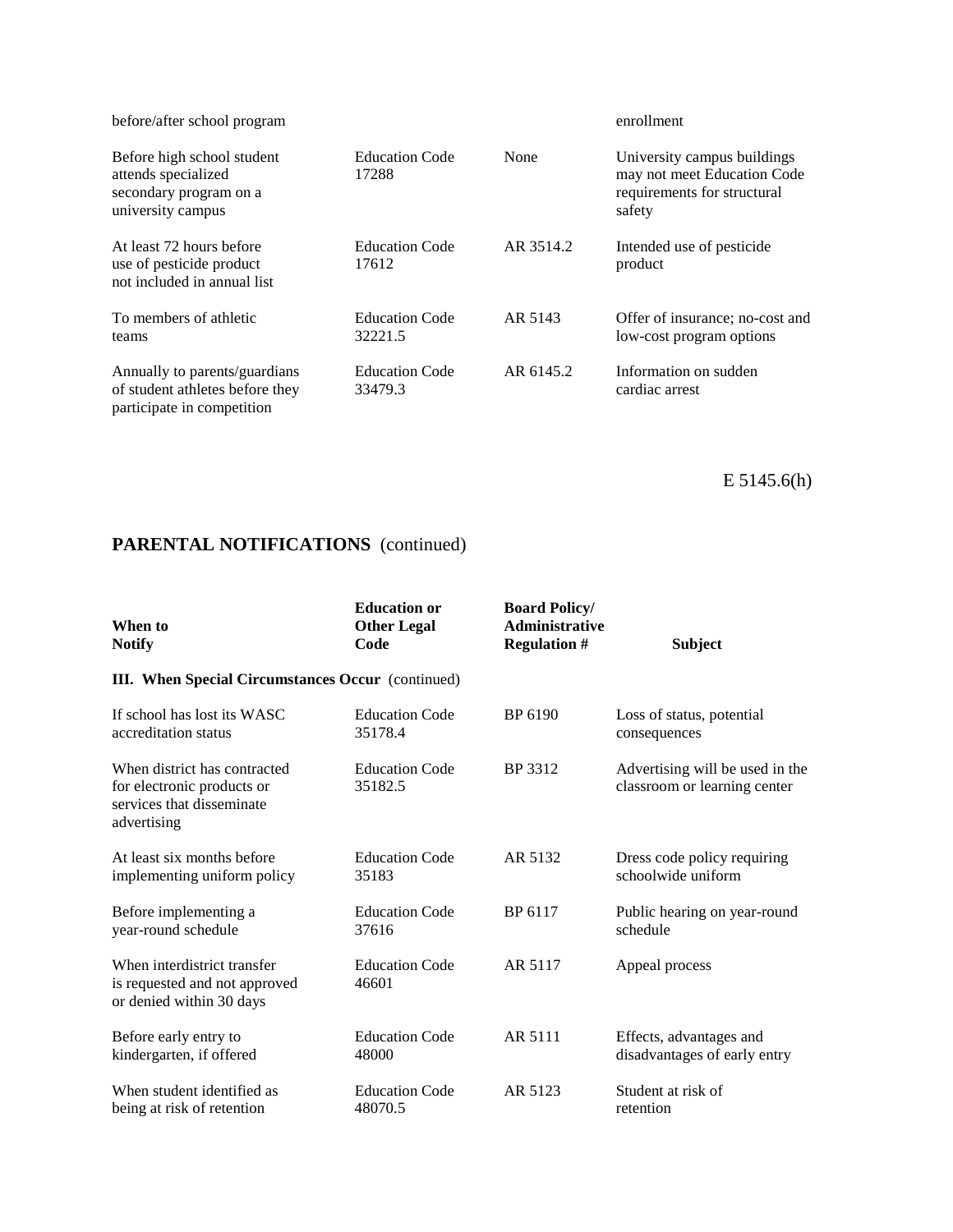| When student excluded due to<br>quarantine, contagious or<br>infectious disease, danger to<br>safety or health | <b>Education Code</b><br>48213                 | AR 5112.2<br>BP 5141.33 | Student has been excluded<br>from school                                                                                  |
|----------------------------------------------------------------------------------------------------------------|------------------------------------------------|-------------------------|---------------------------------------------------------------------------------------------------------------------------|
| Before already admitted<br>student is excluded for lack<br>of immunization                                     | <b>Education Code</b><br>48216; 17 CCR<br>6040 | AR 5141.31              | Need to submit evidence of<br>immunization or exemption<br>within 10 school days; referral<br>to medical care             |
| When a student is<br>classified as truant                                                                      | <b>Education Code</b><br>48260.5, 48262        | AR 5113.1               | Truancy, parental obligation,<br>availability of alternative<br>programs, student<br>consequences, need for<br>conference |
| When a truant is referred<br>to a SARB or probation<br>department                                              | <b>Education Code</b><br>48263                 | AR 5113.1               | Name and address of SARB<br>or probation department and<br>reason for referral                                            |

E 5145.6(i)

| When to<br><b>Notify</b>                                                                                                | <b>Education or</b><br><b>Other Legal</b><br>Code | <b>Board Policy/</b><br><b>Administrative</b><br><b>Regulation #</b> | <b>Subject</b>                                                                      |
|-------------------------------------------------------------------------------------------------------------------------|---------------------------------------------------|----------------------------------------------------------------------|-------------------------------------------------------------------------------------|
| <b>III.</b> When Special Circumstances Occur (continued)                                                                |                                                   |                                                                      |                                                                                     |
| When student requests to<br>voluntarily transfer to<br>continuation school                                              | <b>Education Code</b><br>48432.3                  | AR 6184                                                              | Copy of district policy and<br>regulation on continuation<br>education              |
| Prior to involuntary transfer<br>to continuation school                                                                 | <b>Education Code</b><br>48432.5                  | AR 6184                                                              | Right to request meeting prior<br>to involuntary transfer to<br>continuation school |
| To person holding educational<br>rights, prior to recommending<br>placement of foster youth<br>outside school of origin | <b>Education Code</b><br>48853.5                  | AR 6173.1                                                            | Basis for the placement<br>recommendation                                           |
| When student is removed from<br>class and teacher requires<br>parental attendance at school                             | <b>Education Code</b><br>48900.1                  | AR 5144.4                                                            | Parental attendance required;<br>timeline for attendance                            |
| Prior to withholding grades,<br>diplomas, or transcripts                                                                | <b>Education Code</b><br>48904                    | AR 5125.2                                                            | Damaged school property                                                             |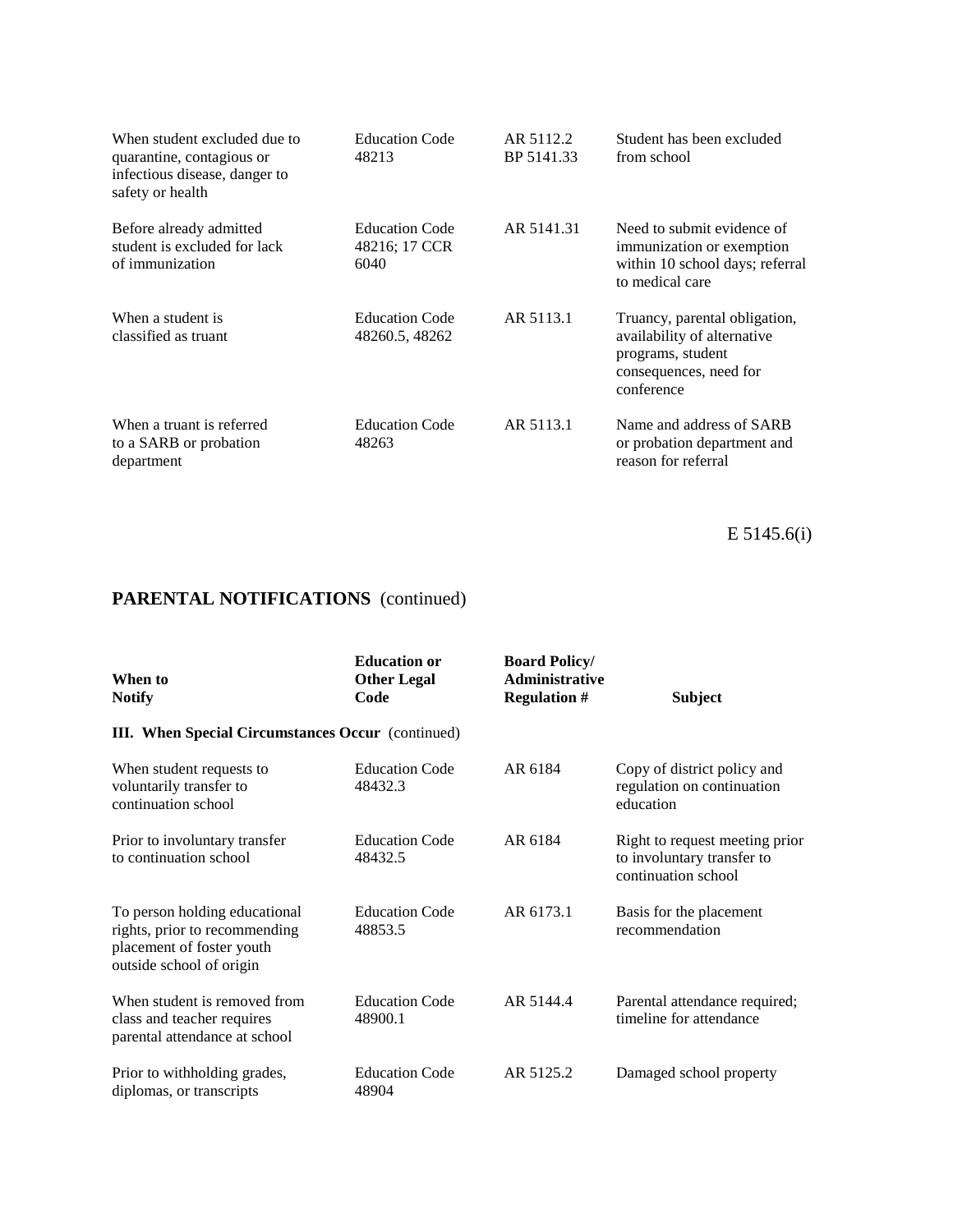| When withholding grades,<br>diplomas or transcripts<br>from transferring student | <b>Education Code</b><br>48904.3 | AR 5125.2              | Next school will continue<br>withholding grades, diplomas,<br>or transcripts                                                                                |
|----------------------------------------------------------------------------------|----------------------------------|------------------------|-------------------------------------------------------------------------------------------------------------------------------------------------------------|
| When student is released<br>to peace officer                                     | <b>Education Code</b><br>48906   | BP 5145.11             | Release of student to peace<br>officer for the purpose of<br>removing minor from school,<br>unless taken into custody as<br>victim of suspected child abuse |
| At time of suspension                                                            | <b>Education Code</b><br>48911   | BP 5144.1<br>AR 5144.1 | Notice of suspension                                                                                                                                        |
| When original period of<br>suspension is extended                                | <b>Education Code</b><br>48911   | AR 5144.1              | Extension of suspension                                                                                                                                     |
| At the time a student is<br>assigned to a supervised<br>suspension classroom     | <b>Education Code</b><br>48911.1 | AR 5144.1              | The student's assignment to<br>a supervised suspension<br>classroom                                                                                         |
| Before holding a closed<br>session re: suspension                                | <b>Education Code</b><br>48912   | AR 5144.1              | Intent to hold a closed session<br>re: suspension                                                                                                           |

E 5145.6(j)

| When to<br><b>Notify</b>                                                           | <b>Education or</b><br><b>Other Legal</b><br>Code | <b>Board Policy/</b><br><b>Administrative</b><br><b>Regulation #</b> | Subject                                                         |
|------------------------------------------------------------------------------------|---------------------------------------------------|----------------------------------------------------------------------|-----------------------------------------------------------------|
| <b>III.</b> When Special Circumstances Occur (continued)                           |                                                   |                                                                      |                                                                 |
| When student expelled<br>from another district for<br>certain acts seeks admission | <b>Education Code</b><br>48915.1,<br>48918        | BP 5119                                                              | Hearing re: possible danger<br>presented by expelled<br>student |
| When readmission is<br>denied                                                      | <b>Education Code</b><br>48916                    | AR 5144.1                                                            | Reasons for denial:<br>determination of assigned<br>program     |
| When expulsion occurs                                                              | <b>Education Code</b><br>48916                    | AR 5144.1                                                            | Readmission procedures                                          |
| At least 10 calendar days<br>before expulsion hearing                              | <b>Education Code</b><br>48918                    | AR 5144.1                                                            | Notice of expulsion<br>hearing                                  |
| When expulsion or<br>suspension of expulsion                                       | <b>Education Code</b><br>48918                    | AR 5144.1                                                            | Decision to expel; right to<br>appeal to county board;          |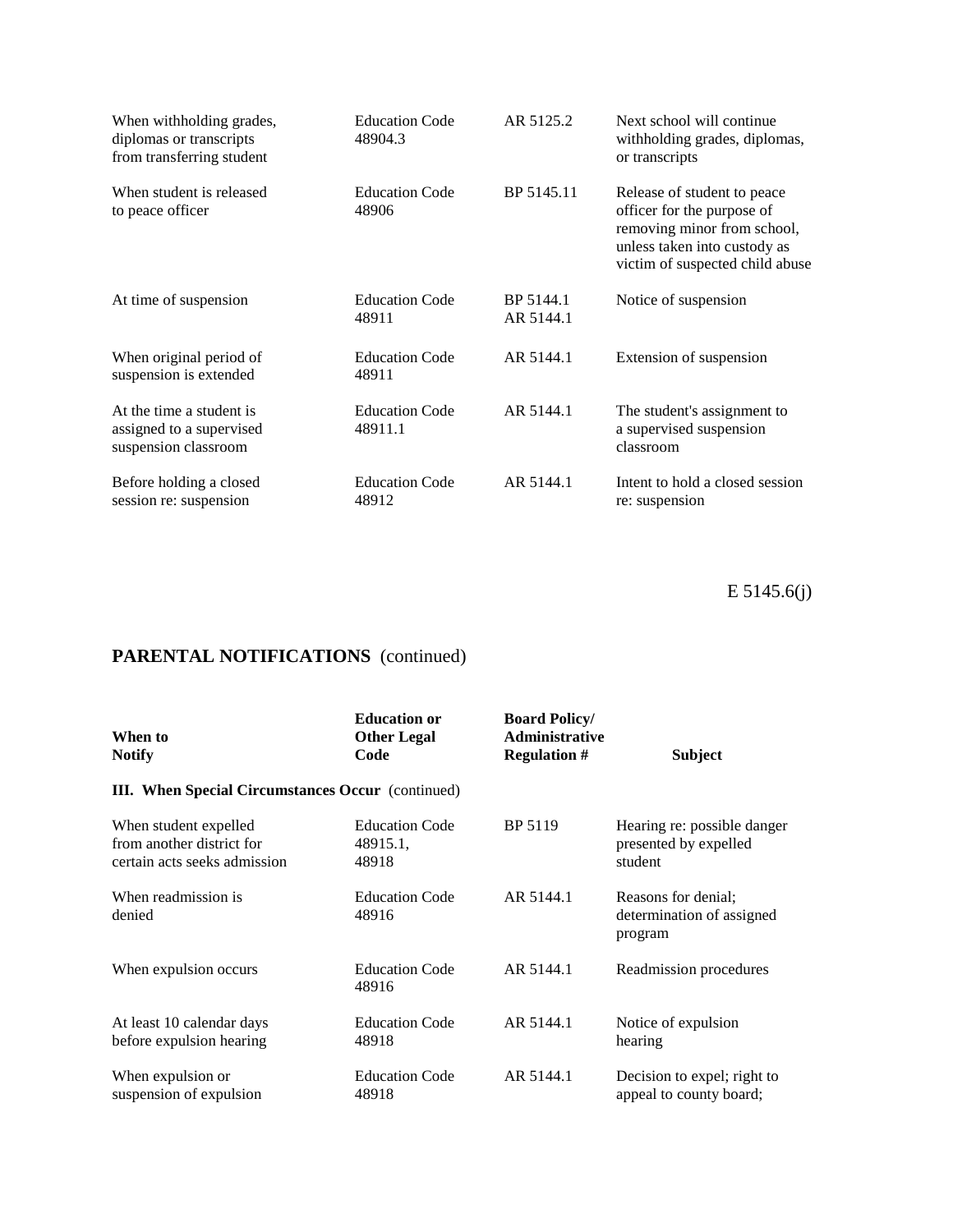#### occurs obligation to inform new district of status

| Before involuntary transfer of<br>student convicted of certain<br>crime when victim is enrolled<br>at same school | Education Code<br>48929, 48980 | BP 5116.2 | Right to request a meeting<br>with principal or designee                                                                      |
|-------------------------------------------------------------------------------------------------------------------|--------------------------------|-----------|-------------------------------------------------------------------------------------------------------------------------------|
| One month before the<br>scheduled minimum day                                                                     | <b>Education Code</b><br>48980 | BP 6111   | When minimum days are<br>scheduled after beginning<br>of the school year                                                      |
| When parents/guardians<br>request guidelines for filing<br>complaint of child abuse<br>at a school site           | <b>Education Code</b><br>48987 | AR 5141.4 | Guidelines for filing<br>complaint of child abuse<br>at a school site with local<br>child protective agencies                 |
| When student in danger<br>of failing a course                                                                     | <b>Education Code</b><br>49067 | AR 5121   | Student in danger<br>of failing a course                                                                                      |
| When student transfers<br>from another district or<br>private school                                              | <b>Education Code</b><br>49068 | AR 5125   | Right to receive copy of<br>student's record and to<br>challenge its content                                                  |
| When parent/guardian's<br>challenge of student record is<br>denied and parent/guardian<br>appeals                 | <b>Education Code</b><br>49070 | AR 5125.3 | If board sustains allegations,<br>the correction or destruction<br>of record; if denied, right to<br>submit written objection |

E 5145.6(k)

| When to<br><b>Notify</b>                                                                                                  | <b>Education or</b><br><b>Other Legal</b><br>Code | <b>Board Policy/</b><br><b>Administrative</b><br><b>Regulation #</b> | <b>Subject</b>                                                                                                        |
|---------------------------------------------------------------------------------------------------------------------------|---------------------------------------------------|----------------------------------------------------------------------|-----------------------------------------------------------------------------------------------------------------------|
| <b>III.</b> When Special Circumstances Occur (continued)                                                                  |                                                   |                                                                      |                                                                                                                       |
| When district is considering<br>program to gather safety-related<br>information from students'<br>social media activity   | <b>Education Code</b><br>49073.6                  | BP 5125                                                              | Opportunity for input on<br>proposed program                                                                          |
| When district adopts program<br>to gather information from<br>students' social media activity,<br>and annually thereafter | <b>Education Code</b><br>49073.6                  | AR 5125                                                              | Information is being gathered,<br>access to records, process for<br>removal or corrections.<br>destruction of records |
| Within 24 hours of<br>release of information<br>to a judge or probation                                                   | <b>Education Code</b><br>49076                    | AR 5125                                                              | Release of student record to a<br>judge or probation officer for<br>conducting truancy mediation                      |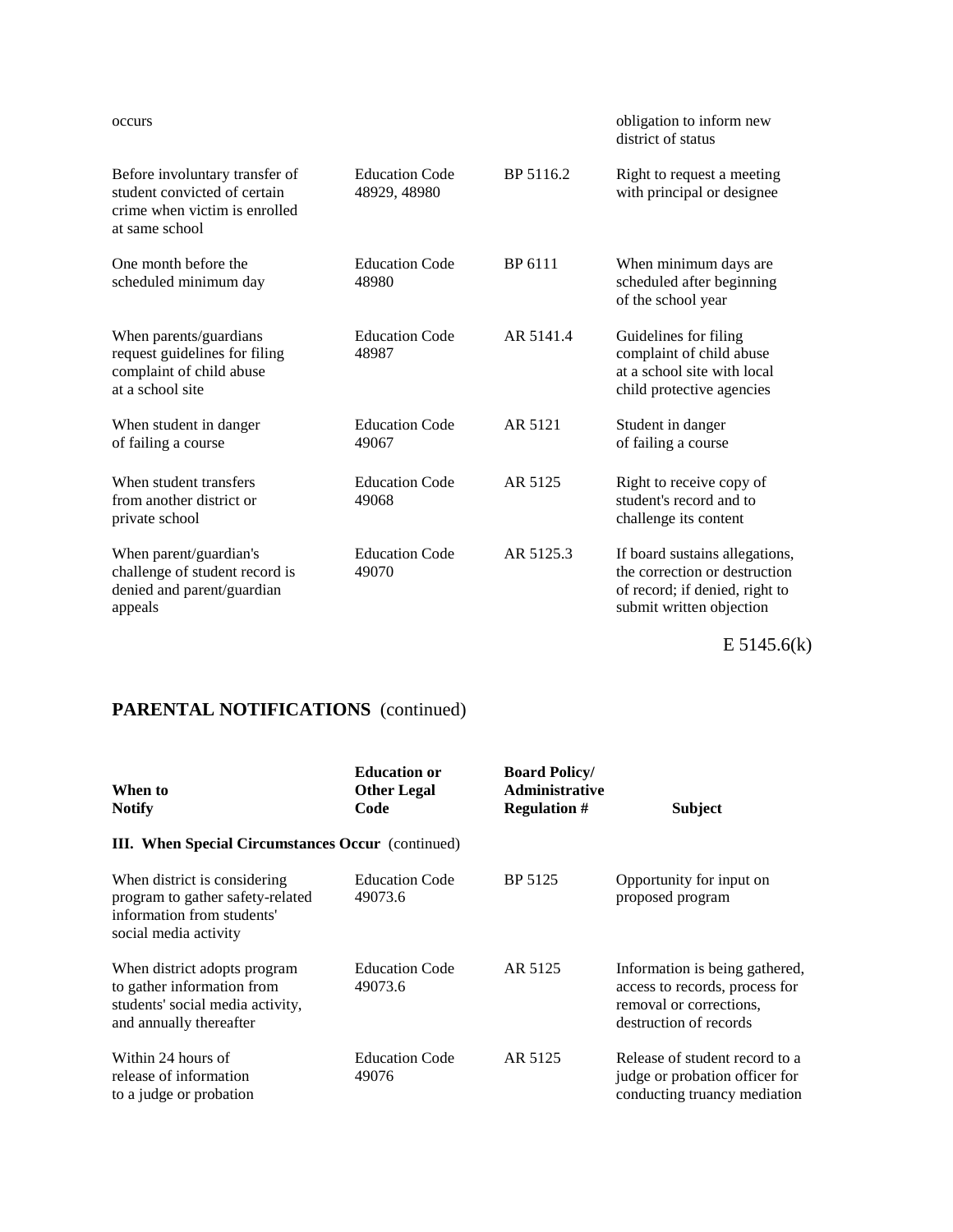#### officer program or for presenting program or for presenting evidence at a truancy petition

| Before release of<br>information pursuant to<br>court order or subpoena                                                                                                                                                                                                          | <b>Education Code</b><br>49077                 | AR 5125                                                   | Release of information<br>pursuant to court order<br>or subpoena                                                         |
|----------------------------------------------------------------------------------------------------------------------------------------------------------------------------------------------------------------------------------------------------------------------------------|------------------------------------------------|-----------------------------------------------------------|--------------------------------------------------------------------------------------------------------------------------|
| When screening results in<br>suspicion that student<br>has scoliosis                                                                                                                                                                                                             | <b>Education Code</b><br>49452.5               | AR 5141.3                                                 | Scoliosis screening                                                                                                      |
| When test results in<br>discovery of visual or<br>hearing defects                                                                                                                                                                                                                | <b>Education Code</b><br>49456; 17 CCR<br>2951 | AR 5141.3                                                 | Vision or hearing test results                                                                                           |
| Within 10 days of<br>negative balance in meal<br>account                                                                                                                                                                                                                         | <b>Education Code</b><br>49557.5               | AR 3551                                                   | Negative balance in meal<br>account; encouragement to<br>apply for free or reduced-<br>price meals                       |
| Annually to parents/guardians<br>of student athletes before their<br>first practice or competition                                                                                                                                                                               | <b>Education Code</b><br>49475                 | AR 6145.2                                                 | Information on concussions<br>and head injuries                                                                          |
| Within 30 days of foster youth,<br>homeless youth, former<br>juvenile court school student,<br>child of military family, or<br>migrant student being<br>transferred after second year<br>of high school, or immigrant<br>student enrolled in newcomer<br>program in grades 11-12 | <b>Education Code</b><br>51225.1               | BP 6146.1<br>AR 6173<br>AR 6173.1<br>AR 6173.3<br>AR 6175 | Exemption from local<br>graduation requirements, effect<br>on college admission, option<br>for fifth year of high school |
|                                                                                                                                                                                                                                                                                  |                                                |                                                           | $E$ 5145.6(1)                                                                                                            |

| When to<br><b>Notify</b>                                                                                                                              | <b>Education or</b><br><b>Other Legal</b><br>Code | <b>Board Policy/</b><br><b>Administrative</b><br><b>Regulation #</b> | <b>Subject</b>                                                                                           |
|-------------------------------------------------------------------------------------------------------------------------------------------------------|---------------------------------------------------|----------------------------------------------------------------------|----------------------------------------------------------------------------------------------------------|
| <b>III.</b> When Special Circumstances Occur (continued)                                                                                              |                                                   |                                                                      |                                                                                                          |
| Before any test/survey<br>questioning personal beliefs                                                                                                | <b>Education Code</b><br>51513                    | AR 5022                                                              | Permission for test, survey<br>questioning personal beliefs                                              |
| At least 14 days before HIV<br>prevention or sexual health<br>instruction, if arrangement<br>made for guest speaker after<br>beginning of school year | <b>Education Code</b><br>51938                    | AR 6142.1                                                            | HIV<br>Instruction<br>$\sin$<br>prevention<br>or sexual health by guest<br>speaker or outside consultant |
| Prior to administering survey                                                                                                                         | <b>Education Code</b>                             | AR 5022                                                              | Notice that the survey will                                                                              |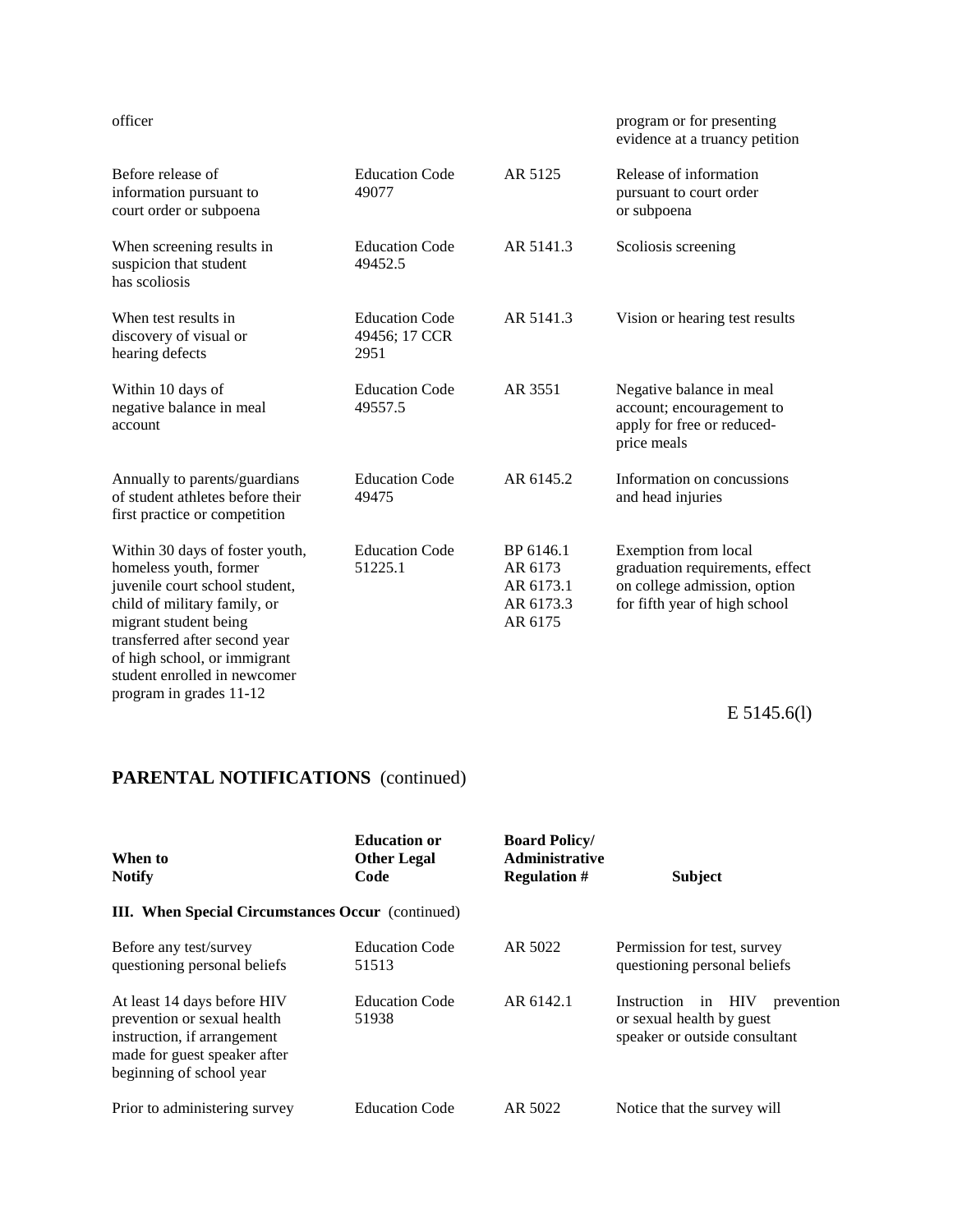| regarding health risks and<br>behaviors to students in 7-12                                                 | 51938                                                          |                           | be administered                                                                                                                                          |
|-------------------------------------------------------------------------------------------------------------|----------------------------------------------------------------|---------------------------|----------------------------------------------------------------------------------------------------------------------------------------------------------|
| Within 30 calendar days<br>of receipt of results of<br>assessment or reassessment<br>of English proficiency | <b>Education Code</b><br>52164.1,<br>52164.3;<br>5 CCR 11511.5 | AR 6174                   | Results of state test of<br>English proficiency                                                                                                          |
| When migrant education<br>program is established                                                            | <b>Education Code</b><br>54444.2                               | BP 6175<br>AR 6175        | Parent advisory council<br>membership composition                                                                                                        |
| When child participates in<br>licensed child care and<br>development program                                | Health and Safety<br>Code 1596.857                             | AR 5148                   | Parent/guardian right to enter<br>facility                                                                                                               |
| When district receives<br><b>Tobacco-Use Prevention</b><br><b>Education Funds</b>                           | <b>Health and Safety</b><br>Code 104420                        | AR 3513.3                 | The district's tobacco-free<br>schools policy and<br>enforcement procedures                                                                              |
| When testing by community<br>water system finds presence<br>of lead exceeding specified<br>level            | Health and Safety<br>Code 116277                               | AR 3514                   | Elevated lead level at school                                                                                                                            |
| When sharing student<br>immunization information<br>with an immunization<br>system                          | Health and Safety<br>Code 120440                               | AR 5125                   | Types of information to be<br>shared, name and address of<br>agency, acceptable use of the<br>information, right to examine,<br>right to refuse to share |
| At least 14 days prior to<br>sex offender coming on<br>campus as volunteer                                  | Penal Code 626.81                                              | AR 1240<br><b>BP</b> 1250 | Dates and times permission<br>granted; obtaining information<br>from law enforcement                                                                     |

E 5145.6(m)

| When to<br><b>Notify</b>                                                                   | <b>Education or</b><br><b>Other Legal</b><br>Code | <b>Board Policy/</b><br><b>Administrative</b><br><b>Regulation #</b> | <b>Subject</b>                                                                      |
|--------------------------------------------------------------------------------------------|---------------------------------------------------|----------------------------------------------------------------------|-------------------------------------------------------------------------------------|
| <b>III.</b> When Special Circumstances Occur (continued)                                   |                                                   |                                                                      |                                                                                     |
| When hearing is requested by<br>person asked to leave<br>school premises                   | Penal Code 627.5                                  | AR 3515.2                                                            | Notice of hearing                                                                   |
| When responding to complaint<br>re: discrimination, special<br>education, or noncompliance | 5 CCR 4631                                        | AR 1312.3                                                            | Findings, disposition of<br>complaint, any corrective<br>actions, appeal rights and |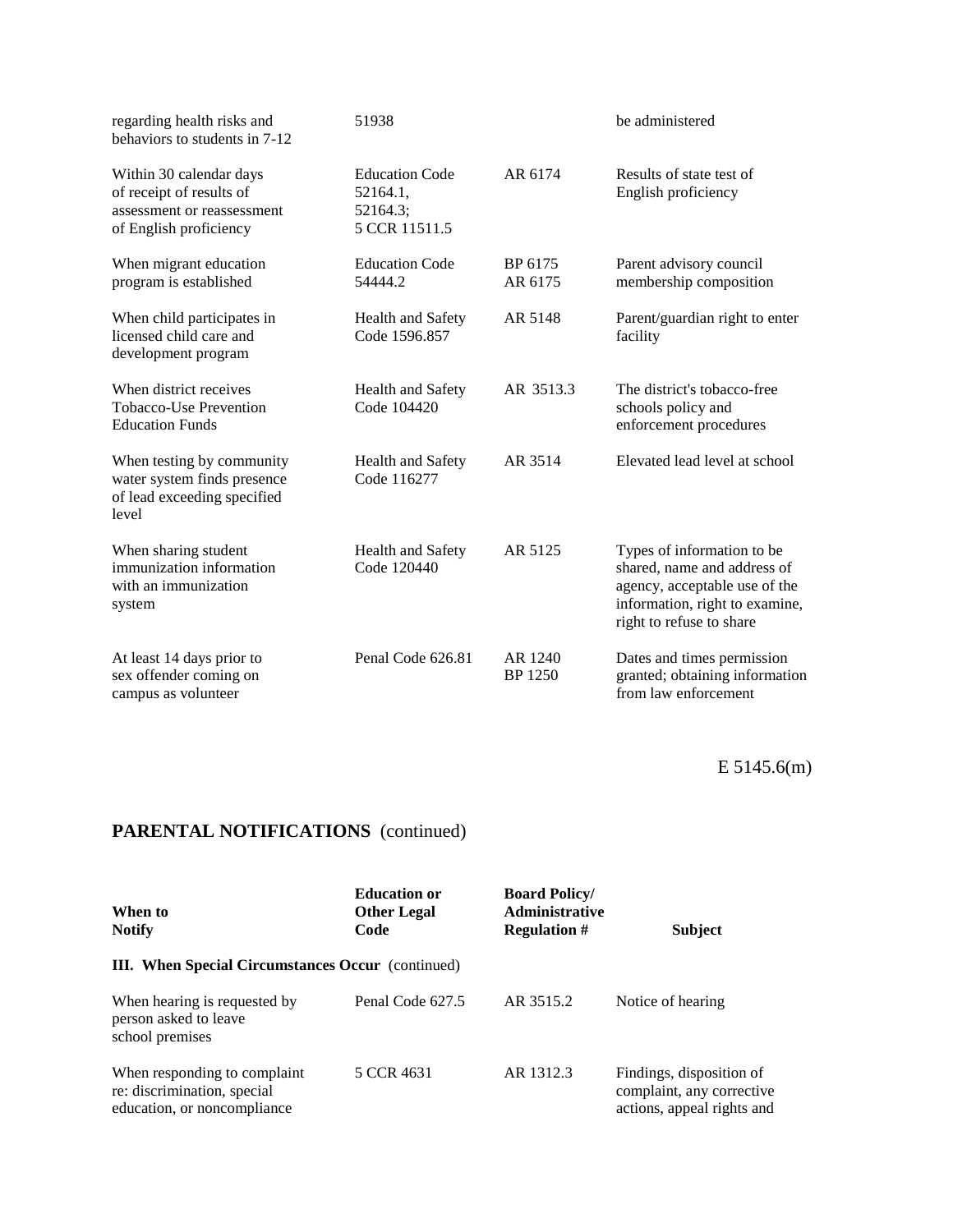| with law                                                                                                                                                                                                                              |                       |                      | procedures                                                                                                                                                                                   |
|---------------------------------------------------------------------------------------------------------------------------------------------------------------------------------------------------------------------------------------|-----------------------|----------------------|----------------------------------------------------------------------------------------------------------------------------------------------------------------------------------------------|
| When child participates in<br>licensed child care and<br>development program                                                                                                                                                          | 5 CCR 18066           | AR 5148              | Policies re: excused and<br>unexcused absences                                                                                                                                               |
| Within 30 days of application<br>for subsidized child care or<br>preschool services                                                                                                                                                   | 5 CCR 18094,<br>18118 | AR 5148<br>AR 5148.3 | Approval or denial of<br>services                                                                                                                                                            |
| Upon recertification or update<br>of application for child care<br>or preschool services                                                                                                                                              | 5 CCR 18095,<br>18119 | AR 5148<br>AR 5148.3 | Any change in service, such<br>as in fees, amount of service,<br>termination of service                                                                                                      |
| Upon child's enrollment in<br>child care program                                                                                                                                                                                      | 5 CCR 18114           | AR 5148              | Policy on fee collection                                                                                                                                                                     |
| When payment of child care<br>fees is seven days late                                                                                                                                                                                 | 5 CCR 18114           | AR 5148              | Notice of delinquent fees                                                                                                                                                                    |
| When district substantively<br>changes policy on student<br>privacy rights                                                                                                                                                            | 20 USC 1232h          | AR 5022              | Notice of any substantive<br>change in policy or regulation                                                                                                                                  |
| For districts receiving Title I<br>funds, when child has been<br>assigned or taught for four or<br>more consecutive weeks by a<br>teacher who does not meet<br>state certification requirements<br>for the grade level/subject taught | 20 USC 6312           | AR 4112.2            | Timely notice to parent/<br>guardian of child's assignment                                                                                                                                   |
| For districts receiving Title I<br>funds, not later than 30 days<br>after beginning of school year,<br>to parents/guardians of English<br>learners                                                                                    | 20 USC 6312           | AR 6174              | Reasons for placement, level<br>of proficiency, instructional<br>methods, how program meets<br>child's strengths and teaches<br>English, exit requirements,<br>right to choose other program |

E 5145.6(n)

# **PARENTAL NOTIFICATIONS** (continued)

parent involvement policy

| When to<br><b>Notify</b>                                    | <b>Education or</b><br><b>Other Legal</b><br>Code | <b>Board Policy/</b><br><b>Administrative</b><br><b>Regulation #</b> | <b>Subject</b>   |  |  |  |  |
|-------------------------------------------------------------|---------------------------------------------------|----------------------------------------------------------------------|------------------|--|--|--|--|
| <b>III.</b> When Special Circumstances Occur (continued)    |                                                   |                                                                      |                  |  |  |  |  |
| For schools receiving Title I<br>funds, upon development of | 20 USC 6318                                       | AR 6020                                                              | Notice of policy |  |  |  |  |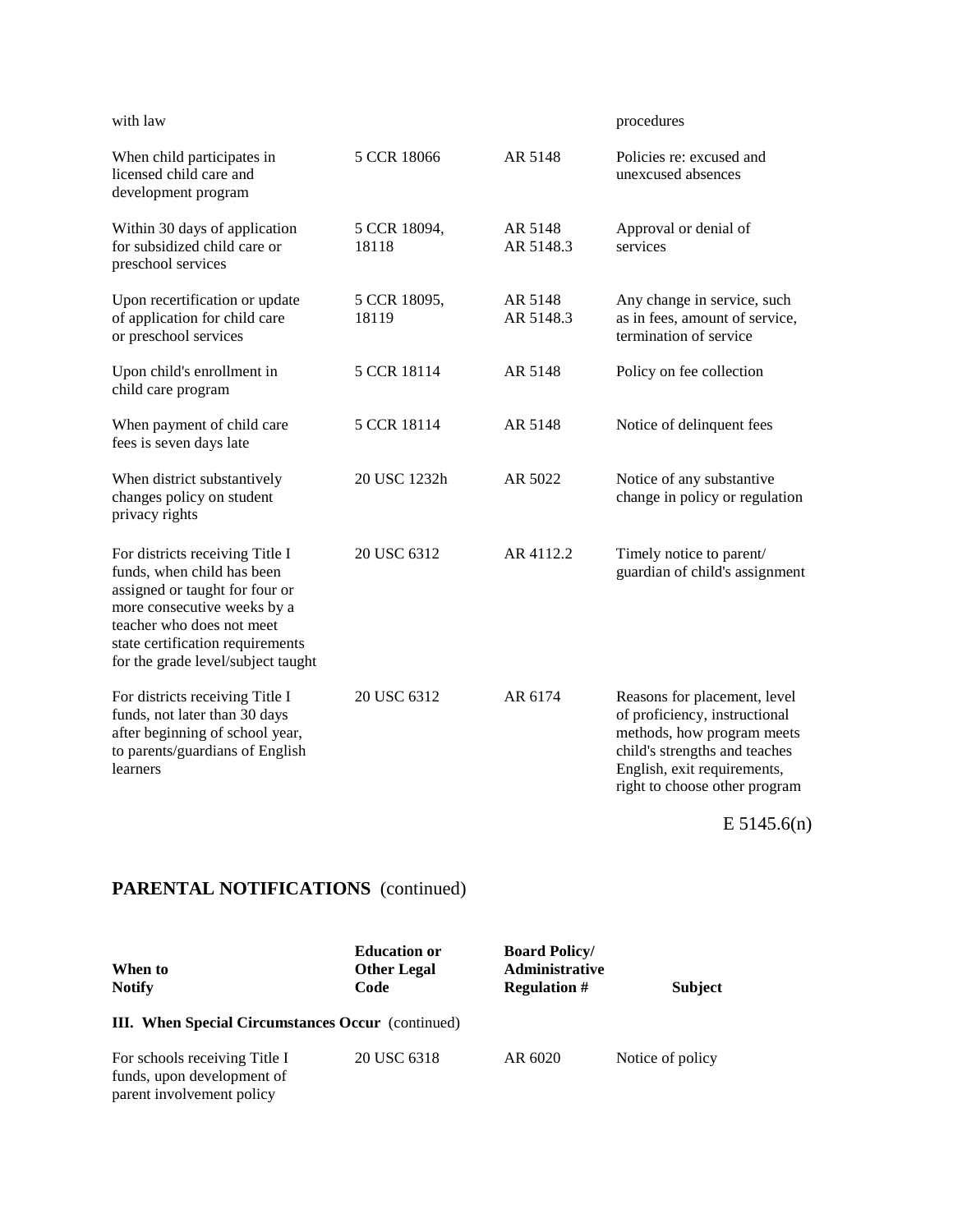| When household is selected<br>for verification of eligibility<br>for free or reduced-price meals                | 42 USC 1758;<br>7 CFR 245.6a                                                                                        | AR 3553                             | Need to submit verification<br>information; any subsequent<br>change in benefits; appeals                                                  |
|-----------------------------------------------------------------------------------------------------------------|---------------------------------------------------------------------------------------------------------------------|-------------------------------------|--------------------------------------------------------------------------------------------------------------------------------------------|
| When student is homeless or<br>unaccompanied minor                                                              | 42 USC 11432;<br><b>Education Code</b><br>48852.5                                                                   | AR 6173                             | Educational and related<br>opportunities; transportation<br>services; placement decision<br>and right to appeal                            |
| When student transfers<br>out of state and records are<br>disclosed without consent<br>pursuant to 34 CFR 99.30 | 34 CFR 99.34                                                                                                        | AR 5125                             | Right to review records                                                                                                                    |
| When district receives<br>federal funding assistance<br>for nutrition program                                   | <b>USDA FNS</b><br>Instruction 113-1                                                                                | BP 3555                             | Rights and responsibilities,<br>nondiscrimination policy,<br>complaint procedures                                                          |
| <b>IV.</b> Special Education Notices                                                                            |                                                                                                                     |                                     |                                                                                                                                            |
| Prior to conducting initial<br>evaluation                                                                       | <b>Education Code</b><br>56301, 56321,<br>56321.5, 56321.6,<br>56329; 20 USC<br>1415(d); 34 CFR<br>300.502, 300.503 | BP 6159.1<br>AR 6159.1<br>AR 6164.4 | Proposed evaluation plan,<br>related parental rights,<br>prior written notice,<br>procedural safeguards                                    |
| Before functional behavioral<br>assessment begins                                                               | <b>Education Code</b><br>56321                                                                                      | AR 6159.4                           | Notification and consent                                                                                                                   |
| 24 hours before IEP<br>when district intending to<br>record                                                     | <b>Education Code</b><br>56341.1                                                                                    | AR 6159                             | Intention to audio-record<br>IEP meeting                                                                                                   |
| Early enough to ensure<br>opportunity for parent/<br>guardian to attend IEP meeting                             | <b>Education Code</b><br>56341.5;<br>34 CFR 300.322                                                                 | AR 6159                             | Time, purpose, location, who<br>will attend, participation of<br>others with special knowledge,<br>transition statements if<br>appropriate |

E 5145.6(o)

## **PARENTAL NOTIFICATIONS** (continued)

|               | <b>Education or</b> | <b>Board Policy/</b>  |  |
|---------------|---------------------|-----------------------|--|
| When to       | <b>Other Legal</b>  | <b>Administrative</b> |  |
| <b>Notify</b> | Code                | <b>Regulation</b> #   |  |

**Education or Board Policy/**<br> **Other Legal Administrativ Notify Code Regulation # Subject**

**IV. Special Education Notices** (continued)